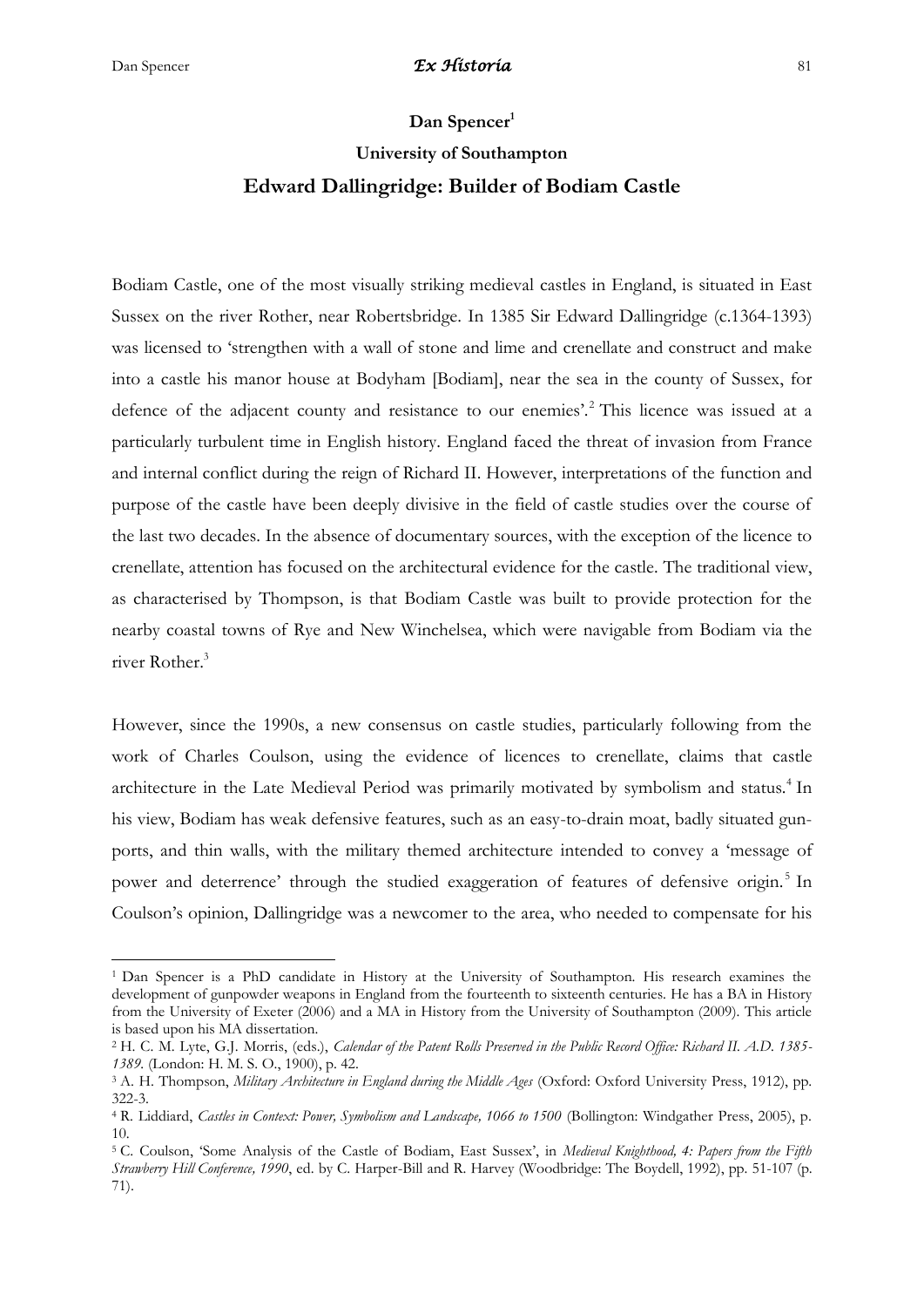lack of pedigree; by constructing a magnificent looking castle he was able to promote his wealth and social standing.<sup>6</sup> This interpretation is contested by Platt, who stresses that Bodiam Castle was intended to serve a military purpose, but other authors, such as Creighton and Liddiard, have sought to move away from the 'war or status' debate.<sup>7</sup>

The most contentious issue regarding Bodiam Castle has centred on Dallingridge's motivation in building the castle. Why would a member of the gentry build such an impressive castle at this particular time in Southern England?<sup>8</sup> In the absence of other evidence, the study of Dallingridge's life is important in understanding why Bodiam Castle was built. Previous studies on Bodiam Castle have been rather superficial in their treatment of Dallingridge, which has tended to reflect their views on the motivation for its construction; for instance, by laying emphasis on his social aspirations or his military career. This article will examine Dallingridge's life to see what insights it provides into the circumstances in which Bodiam was built in the late fourteenth century. By looking at his family background, military career, political career and his financial holdings, it will show that the motivation for the construction of Bodiam Castle was influenced by the turbulent events of 1385, and served as a visual demonstration of Dallingridge's social standing in east Sussex.

## **Family Background**

By 1385 Sir Edward Dallingridge could undoubtedly be described as one of the leading gentry figures in east Sussex. A long-term career soldier, with close links to the Earl of Arundel, he had played a prominent role in the county's affairs, representing Sussex in parliament on numerous occasions since 1379. Dallingridge's important role rested upon his family's wealth and income from landholdings, retaining fees and the profits of war. He represented Sussex in the parliament of 1385 (20 October-6 December), and a day after it opened, he was granted a licence to crenellate his manor at Bodiam.<sup>9</sup> This licence was an important status symbol for Dallingridge and another step in the development of the fortunes of his family. It demonstrated Dallingridge's

July 2013].

**.** 

<sup>8</sup> Gentry is defined here as a socio-economic group comprising the landowning elite, below the peerage, which had a group identity based upon the values of military and administrative service. For further reading see, R. Radulescu, and A. Truelove, (eds.), *Gentry Culture in Late Medieval England* (Manchester: Manchester University Press, 2005). <sup>9</sup> Lyte, Morris, *Calendar of Patent Rolls, 1385-1389*, p. 42; Chris Given-Wilson (ed.), 'Richard II: October 1385', in *Parliament Rolls of Medieval England*, <http://www.britishhistory.ac.uk/report.aspx?compid=116488> [Accessed 26

<sup>6</sup> Ibid., pp. 102-106.

<sup>7</sup> C. Platt, 'Revisionism in Castle Studies: A Caution', *Medieval Archaeology*, 51 (2007), 83-102; O. H. Creighton, and R. Liddiard, 'Fighting Yesterday's Battle: Beyond War or Status in Castle Studies', *Medieval Archaeology*, 52 (2008), 161- 169.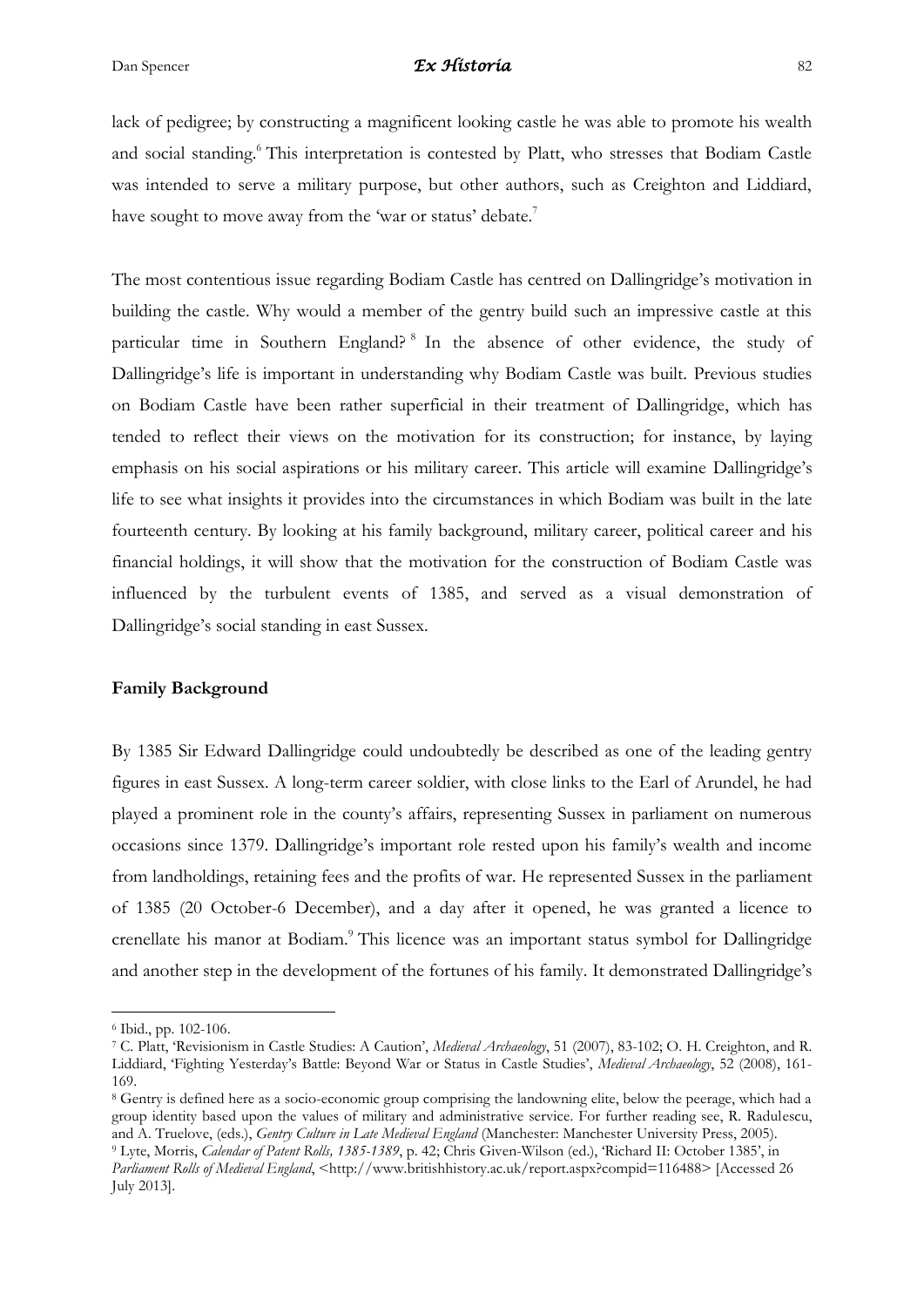rise in social standing from being a member of the minor gentry to that of the castle owning elite. In subsequent years, he was to serve Richard II on a national stage and his son, John, was later made a Chamber knight of Henry IV.<sup>10</sup> The construction of a castle was clearly a major undertaking by any individual even a wealthy member of the gentry.

Edward Dallingridge had the good fortune to be born into a family that was ascending the 'social ladder'. His great grandfather, Roger Dallingridge, had been a member of the freeholding community.<sup>11</sup> Roger's son, John (d. 1335), did much to improve his fortunes by obtaining an advantageous match with Joan, daughter of Sir Walter de la Lynde. A series of minor appointments to offices in Sussex in the mid-1320s marked his acceptance into the gentry, and in 1335 he was distrained for knighthood, which means that he was assessed as owning land worth more than £40 per annum and was considered eligible for the rank of knighthood. John's son, Roger (c.1315- c.1380), inherited these lands on his father's death and substantially added to them through his marriage to Alice, one of three daughters of Sir John de Radingdon. Sir John was a wealthy east Sussex gentleman, who held estates across the county. On his father-in-law's death in 1350, he inherited his manors of Sheffield and four other manors in Sussex. <sup>12</sup> A subsequent marriage to another Alice, widow of Sir Thomas St Maur, who had been another wealthy member of the local gentry, led to the acquisition of the manor of Sheffield St Maur.<sup>13</sup>

He also participated in many of Edward III's early campaigns, such as serving as a man-at-arms in Scotland in 1336. Roger retained his hereditary duties in Ashdown Forest as a forester for Queen Philippa during her lordship of Pevensey. He also entered the services of the widowed Countess Warenne as her steward in the 1350s and when she died in 1361, he transferred his services to her heir Richard, Earl of Arundel. The influence of Arundel undoubtedly assisted in his appointments to offices and commissions in the county, including being appointed Sheriff in 1371 and serving as a justice of the peace in the 1370s. Roger also represented Sussex in parliament on four occasions between  $1360$  and  $1377$ .<sup>14</sup> In the space of a hundred years, therefore, the Dallingridges had risen from a freeholder family based in Ashdown Forest to one which held estates throughout Sussex and in Lincolnshire. Edward was to continue his father's legacy by maintaining close links to the Arundel family as well as holding offices in Sussex and

<sup>10</sup> A. R. Bell, *War and the Soldier in the Fourteenth Century* (Woodbridge: The Boydell, 2004), p. 219.

<sup>11</sup> N. Saul, 'The Rise of the Dallingridge Family', *Sussex Archaeological Collections*, 136 (1998), 123-132, (123-126).

<sup>12</sup> J. S. Roskell, L. Clark, C. Rawcliffe (eds.), *The House of Commons, 1386-1421, Volume 2* (Stroud: Alan Sutton for the History of Parliament Trust, 1992), p. 738.

<sup>13</sup> Saul, 'The Rise of the Dallingridge Family', p. 125.

<sup>14</sup> Roskell, Clark, Rawcliffe, *The House of Commons, 1386-1421,* p. 739.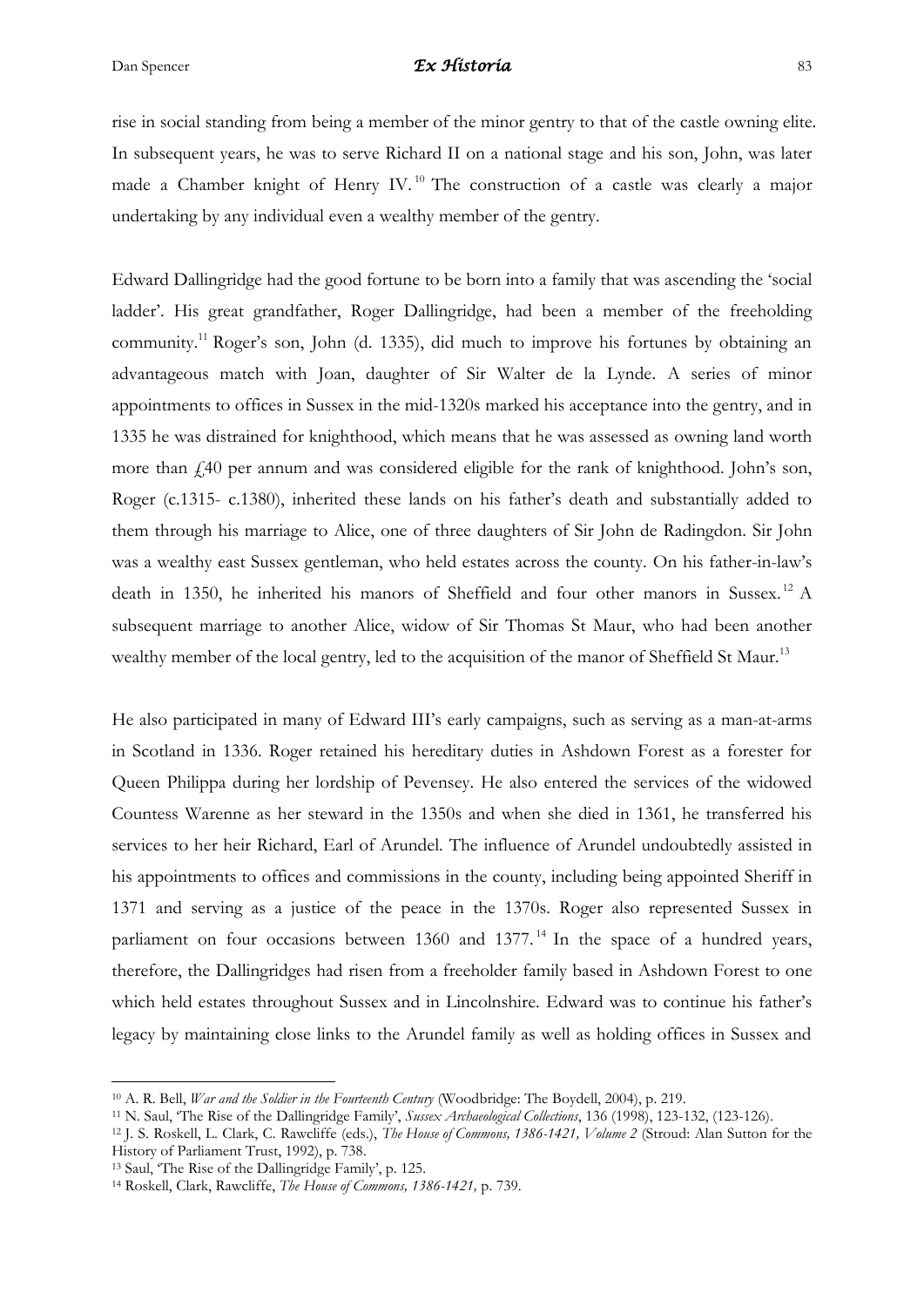undertaking military service. His father was also responsible for arranging his opportune marriage, in 1364, to Elizabeth, daughter of Sir John Wardieu of Bodiam, a wealthy man who held estates throughout the Midlands and south of England.<sup>15</sup>

#### **Military Career**

When he testified for Richard Scrope in the *Scrope vs. Grosvenor* chivalric court case, Edward stated that his first military experience was with the army of Edward III in the Rheims campaign of 1359-60, at the age of thirteen.<sup>16</sup> This indicates that Roger Dallingridge was keen to promote his son's career through military service at an early age. Edward was definitely not a knight at the age of thirteen. However, eight years later, when he accompanied the king's second son, Lionel, Duke of Clarence, to Milan, as a member of his wedding party, he was described as a knight.<sup>17</sup> As the Dallingridge family appears to have no links to the Duke of Clarence, this indicates that Edward had served in Ireland with the duke at some point during the 1360s. It is also possible that Roger Dallingridge was able to obtain a place for his son in Lionel's household as a result of his service for Queen Philippa.<sup>18</sup> Edward may have been knighted specifically for the occasion, as part of the duke's grand entourage of 457 men with 1280 horses.<sup>19</sup>

Dallingridge again served in the retinue of the Earl of Arundel during John of Gaunt's expedition to France in 1369.<sup>20</sup> In the following year, Edward was arrested for failing to join the expedition of Sir Robert Knolles who had paid him wages in advance.<sup>21</sup> However, in 1371 he again served with the Earl of Arundel on the naval expedition of Humphrey, Earl of Hereford.<sup>22</sup> He next served in the retinue of Edward, Lord Despenser, in John of Gaunt's 'great chevauchée' during 1373.<sup>23</sup> Edward was likely acquainted with Lord Despenser as a result of their

**.** 

<sup>17</sup>H. C. M. Lyte, G. J. Morris, (eds.), *Calendar of the Patent Rolls Preserved in the Public Record Office: Edward III. A.D. 1367-1370.* (London: H. M. S. O., 1900), p. 40; M. Keen, *Chivalry* (London: Yale University Press, 1984), p. 10. <sup>18</sup> Saul,'The Rise of the Dallingridge Family', p. 125.

<sup>15</sup> Saul, 'The Rise of the Dallingridge Family', p. 127.

<sup>16</sup> This court case concerned a dispute over the right to bear a particular coat of arms; N. H. Nicholas, (ed.), *The Scrope and Grosvenor Controversy,* 2 vols (London: Samuel Bentley, 1832), p. 164.

<sup>19</sup> W. M. Ormrod, 'Lionel, Duke of Clarence (1338–1368)', in *Oxford Dictionary of National Biography*, <http://www.oxforddnb.com/view/article/16750> [Accessed 26 July 2013].

<sup>20</sup> Bell, *War and the Soldier in the Fourteenth Century*, p. 13.

<sup>21</sup> Lyte, Morris, *Calendar of Patent Rolls, 1367-1370*, p. 475.

<sup>22</sup> The National Archives (hereafter TNA) E101/31/15 m1, from the AHRC-funded database, *The Soldier in Later Medieval England*, <http://www.icmacentre.ac.uk/soldier/database/> [Accessed 26 July 2013].

<sup>23</sup> TNA E101/32/26 m1, from the AHRC-funded database, *The Soldier in Later Medieval England*, <http://www.icmacentre.ac.uk/soldier/database/> [Accessed 26 July 2013].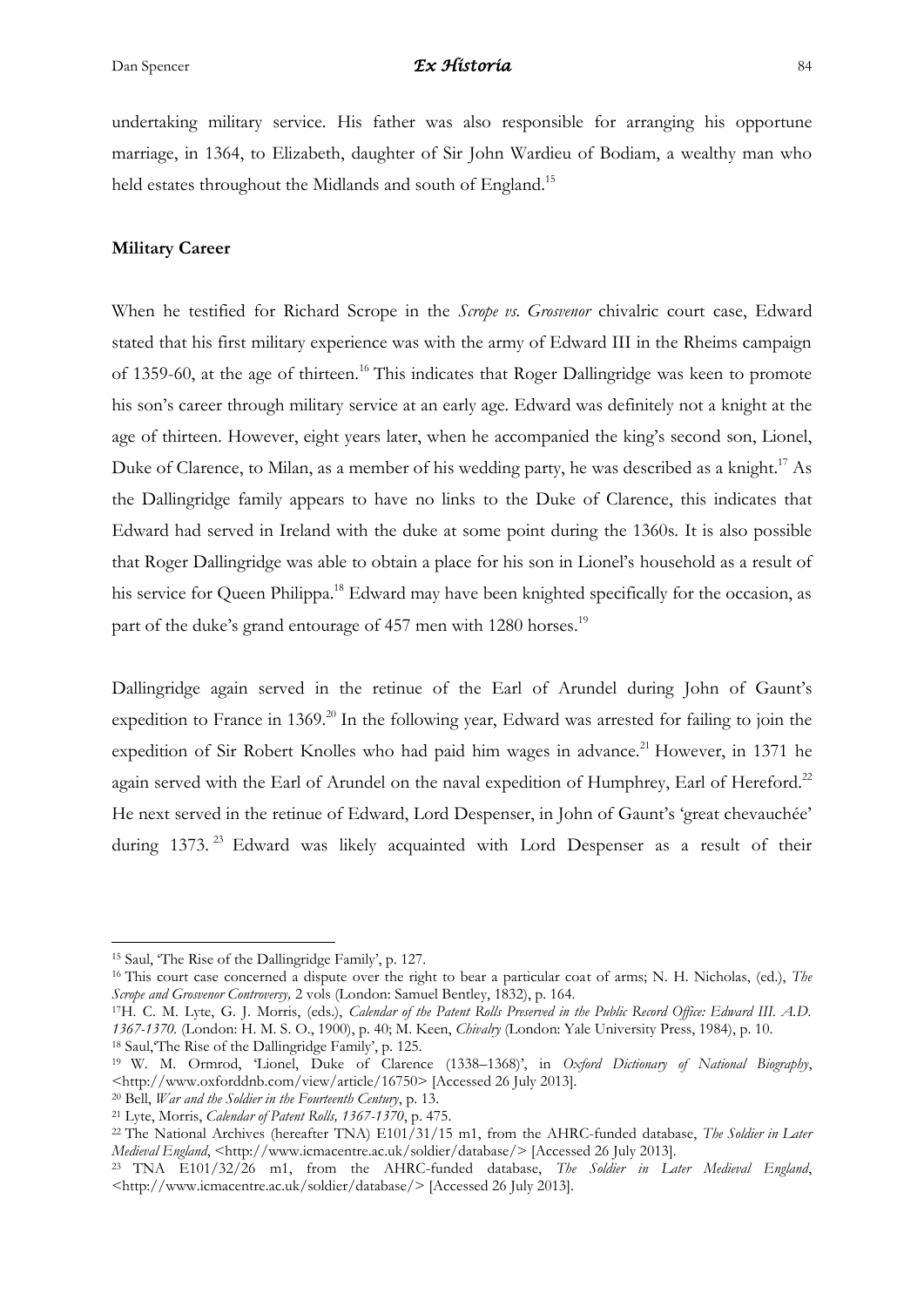participation in Lionel's journey to Milan in 1368.<sup>24</sup> In 1375, Dallingridge again served in Lord Despenser's retinue, as part of John of Montfort's, Duke of Brittany, and Edmund Langley's, Earl of Cambridge's expedition to Brittany.<sup>25</sup> In 1378 he served in the retinue of John Arundel as part of the garrison of Cherbourg, which was handed over to English control by Charles of Navarre in June.<sup>26</sup> According to his testimony as a witness in the *Scrope vs. Grosvenor* case, Edward again served in Brittany with the Earl of Buckingham in 1380.<sup>27</sup> However, Dallingridge could only have served for a limited time in this expedition because in July 1380 he was appointed to a commission to survey the defences of New Winchelsea, and by September of the same year, he had been wounded defending the Sussex coast (as will be discussed in more detail later in this section).<sup>28</sup> In 1385 he participated in the royal expedition of Richard II to Scotland, according to his deposition for Scrope.<sup>29</sup>

On 19 November 1386, power was taken from Richard II and was given to a 'continual council' known as the Commission of Government.<sup>30</sup> Arundel was appointed as Admiral of England with instructions to disrupt the enemy's preparations for invasion.<sup>31</sup> Edward took a prominent role on Arundel's flagship for the naval campaign of this year, undoubtedly due to his close links to the earl.<sup>32</sup> Later that year, Edward appears to have participated in the Radcot Bridge campaign between the Lords Appellants and the favourite of Richard II, Robert de Vere, Duke of Ireland, which almost led to the deposition of the king.<sup>33</sup> In 1388 Edward helped to finance Arundel's naval expedition of that year, but does not appear to have participated in it, and was appointed captain of the strategically important town of Brest for 1388-9.<sup>34</sup>

<sup>24</sup> T. N. Pugh, 'Despenser, Edward, First Lord Despenser (1336–1375)', in *Oxford Dictionary of National Biography*, <http://www.oxforddnb.com/view/article/7550> [Accessed 26 July 2013].

<sup>25</sup> TNA E101/34/3 m1, from the AHRC-funded database, *The Soldier in Later Medieval England*, <http://www.icmacentre.ac.uk/soldier/database/> [Accessed 26 July 2013].

<sup>26</sup> TNA E101/36/39 m10d, from the AHRC-funded database, *The Soldier in Later Medieval England*, <http://www.icmacentre.ac.uk/soldier/database/> [Accessed 26 July 2013].

<sup>27</sup> Nicholas, p. 164.

<sup>28</sup> H. C. M. Lyte, G. J. Morris, (eds.), *Calendar of the Close Rolls Preserved in the Public Record Office: Richard II. A.D. 1377- 1381.* (London: H. M. S. O., 1927), p. 474; Lyte, Morris, *Calendar of Patent Rolls, 1377-1381*, p. 566.

 $29$  Nicholas, p. 6.

<sup>30</sup> Ibid., p. 592.

<sup>31</sup> Ibid., p. 594.

<sup>32</sup> TNA E101/40/33 m1, from the AHRC-funded database, *The Soldier in Later Medieval England*, <http://www.icmacentre.ac.uk/soldier/database/> [Accessed 26 July 2013]; Roskell, J.S, (ed.), *The House of Commons, 1386-1421, Volume 2*, p. 740.

<sup>33</sup> Calendar of Patent Rolls, 1396-1399, p. 341; Roskell, Clark, Rawcliffe, *The House of Commons, 1386-1421,* p. 740; N. Saul, *Richard II*, (London: Yale University Press, 1997), pp. 185-190.

<sup>34</sup> Bell, *War and the Soldier in the Fourteenth Century*, p. 112; H.C. M. Lyte, G. J. Morris, (eds.), *Calendar of the Patent Rolls Preserved in the Public Record Office: Richard II. A.D. 1388-1392.* (London: H. M. S. O., 1900), p. 118.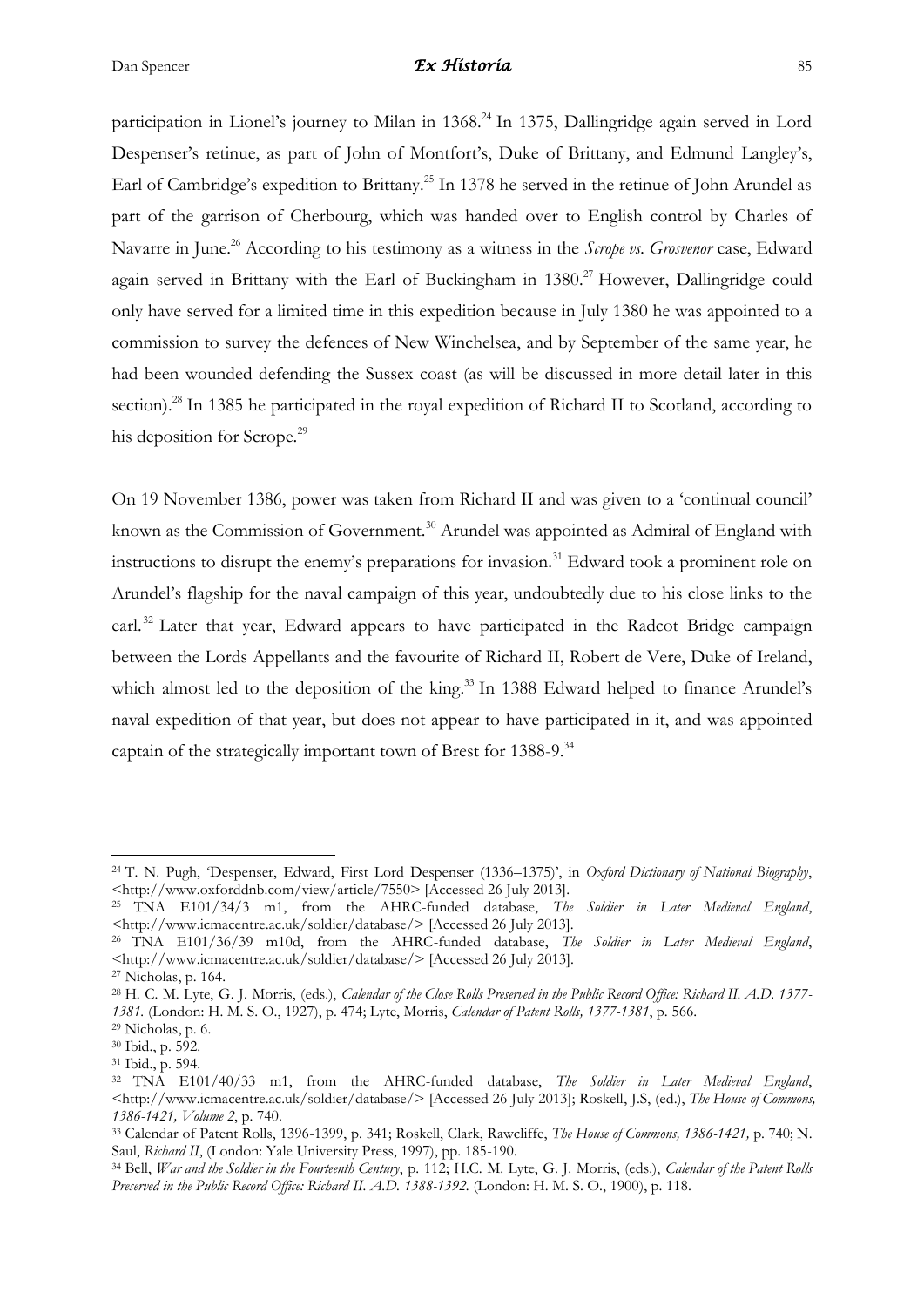Over a thirty-year period (1359-89), Dallingridge had served in many of the major expeditions against France indicating that he had ample experiences of campaigning in France, garrison duty, as well as siege and naval warfare. Many of these expeditions were unsuccessful in achieving their military objectives, yet could still be financially profitable for their participants. <sup>35</sup> Dallingridge's military career began due to his father's influence and his personal acquaintance with the Earl of Arundel. But he is likely to have been motivated, at least in part, by the prospect of financial gain. Ransoming captured combatants could be a highly profitable activity, and there is evidence that Dallingridge benefited from this during his time as captain of Brest.<sup>36</sup> These activities also meant that Dallingridge was able to cultivate relationships with a number of noblemen including several of the earls of Arundel, Edward, Lord Despenser, John de Montfort, Duke of Brittany, and later Richard II. It is also important to note that Dallingridge's military career was not over by 1385, when he obtained his licence to crenellate, even though some commentators have suggested that Bodiam was an 'old soldier's dream house'.<sup>37</sup> His military career was curtailed by the extended truce between England and France, which was enacted in June 1389.<sup>38</sup> Indeed, research has shown that it was not uncommon for militarily active members of the nobility and gentry to have exceptionally long careers, even by modern standards.<sup>39</sup> Warfare was therefore an important part of Dallingridge's life. This may explain why he chose to invest in military architecture, as a symbolic representation of his membership of the warrior elite.

However, his military experience was not limited to overseas expeditions. As a prominent member of the Sussex gentry he served as a commissioner of array in 1377, 1385, 1386, and 1392.<sup>40</sup> These were all critical years for the safety of Sussex and England. In 1377, a Franco-Castilian fleet attacked Rye and New Winchelsea on the Sussex coast, as well as the Isle of Wight.<sup>41</sup> In the years 1385 and 1386, England was faced with the serious threat of a major French invasion. Later in 1392 there were fears that the expiry of the three year truce between England and France would lead to a renewal of war. Direct evidence of Dallingridge's

**<sup>.</sup>** <sup>35</sup> J. Sumption, *Divided Houses: the Hundred Years War III*, (London: Oxford University Press, 2009), p. 743.

<sup>36</sup> Saul, 'The Rise of the Dallingridge Family', p. 127; Sumption, *Divided Houses: the Hundred Years War III*, p. 742.

<sup>37</sup> D. J. Turner, 'Bodiam Sussex: True Castle or Old Soldier's Dream House?', in *England in the Fourteenth Century: Proceedings of the 1985 Harlaxtion Symposium*, ed. by W. M. Ormrod (Woodbridge: The Boydell, 1986), pp. 267-277. <sup>38</sup> Sumption, *Divided Houses: the Hundred Years War III*, p. 774.

<sup>39</sup>As can be seen by using The Soldier In Later Medieval England database; From the AHRC-funded database, *The*   $Soldier$  in Later Medieval England, <http://www.icmacentre.ac.uk/soldier/database/> [Accessed 26 July 2013].

<sup>40</sup> H. C. M. Lyte, G.J. Morris, (eds.), *Calendar of the Patent Rolls Preserved in the Public Record Office: Edward III. A.D. 1374-1377.* (London: H. M. S. O., 1900), pp. 496-497; H. C. M. Lyte, G.J. Morris, (eds.), *Calendar of the Patent Rolls Preserved in the Public Record Office: Richard II. A.D. 1381-1385.* (London: H. M. S. O., 1900), p. 588; Lyte, Morris, *Calendar of Patent Rolls, 1385-1389*, p. 253; H. C. M. Lyte, G.J. Morris, (eds.), *Calendar of the Patent Rolls Preserved in the Public Record Office: Richard II. A.D. 1391-1396*. (London: H. M. S. O., 1900), pp. 90-91.

<sup>41</sup> D. Prest, (ed), *The Chronica Maiora of Thomas Walsingham (1376-1422)*, (Woodbridge: The Boydell, 2005), pp. 45-46.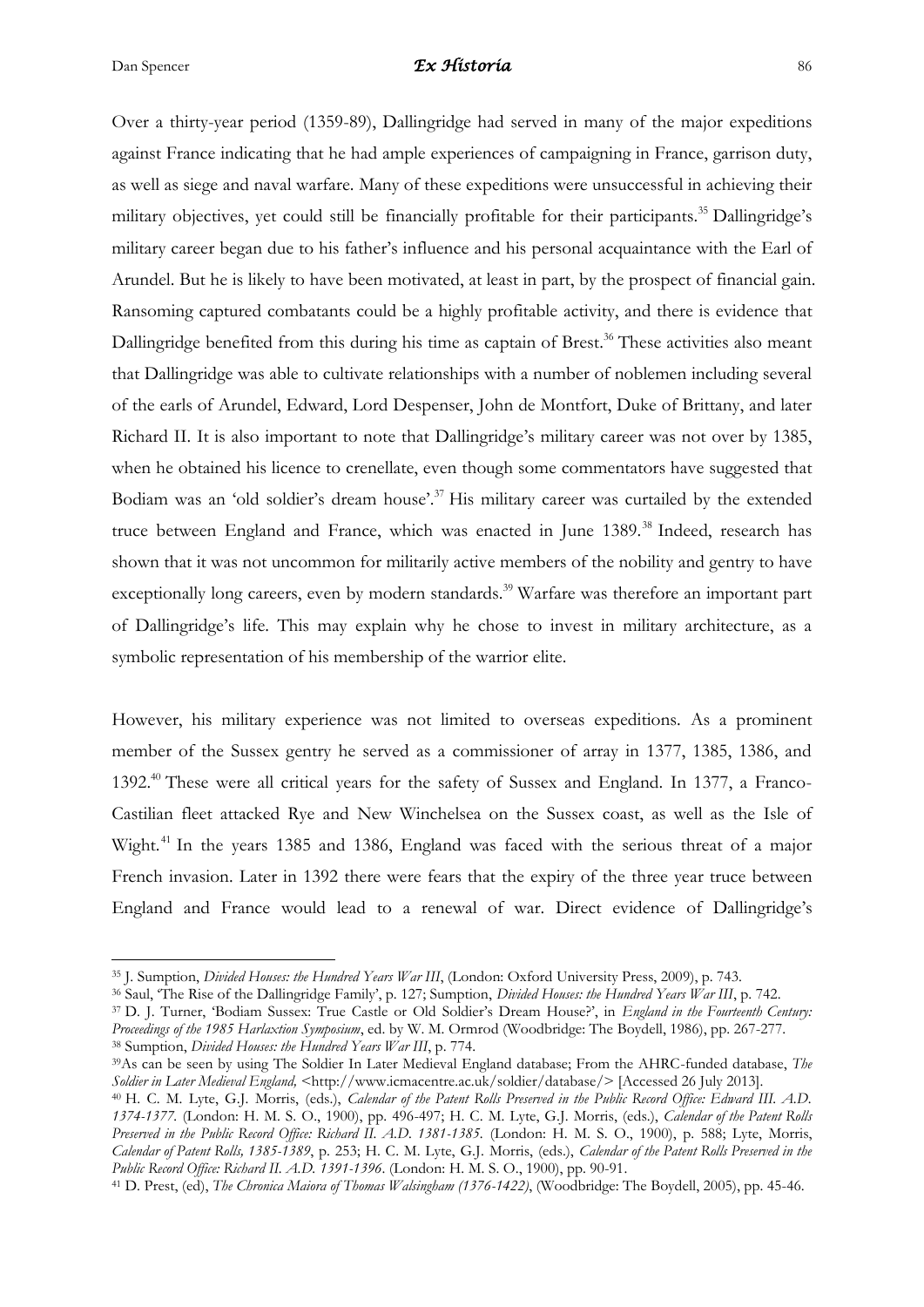involvement in coastal defence can be seen in an entry in the Calendar of Close Rolls for 17 September 1380. The calendar states that Edward, 'being by the king and council commanded to abide upon the defence of the sea shore of Sussex against the king's enemies, is grievously wounded at Bourne co. Sussex'.<sup>42</sup> Dallingridge's patron, Arundel, was condemned, by Walsingham, for his inability to defend the Sussex coast in this year.<sup>43</sup> Dallingridge, along with others, was also made responsible for the fortification of the Cinque Ports of Rye and New Winchelsea. On 5 July 1380 he was appointed to survey the defences of New Winchelsea, although the defences were clearly still inadequate when the town was attacked at the end of the month.<sup>44</sup> He was also appointed to ensure the fortification of the town of Rye in April 1382 and from January to February of 1385.<sup>45</sup> Dallingridge therefore had extensive experience of combating French raiders whilst ensuring the defence of key coastal settlements. He was keen to demonstrate this in the architecture of Bodiam Castle by including key-hole shaped gun-ports, which were unusual for privately owned castles of the period. However, their small size and awkward locations suggest that they were intended to display Dallingridge's familiarity with contemporary developments in the defences of towns and castles in the south of England, as opposed to fulfilling a practical purpose. 46

#### **Political Career**

Dallingridge also played a prominent role in the local affairs of Sussex, and later in national politics. This included serving in nine of the thirteen parliaments that sat between the years 1379- 1388. His father, as already mentioned, had represented Sussex on four occasions, and it seems significant that it was two years after his father-in-law's death, and one year before his father's death, that he attended his first parliament in 1379.<sup>47</sup> This represented Edward's ascension to a prominent position amongst the gentry of Sussex. The 1379 parliament was dominated by the government's financial problems, which led to granting of a graduated poll tax that however proved difficult to collect.<sup>48</sup> Edward and his father were amongst the commissioners for Sussex

<sup>42</sup> Lyte, Morris, *Calendar of Close Rolls, 1377-1381*, p. 474.

<sup>43</sup> Ibid., p. 110.

<sup>44</sup> Ibid., p. 566; Sumption, *Divided Houses: the Hundred Years War. III*, p. 385.

<sup>45</sup> H. C. M. Lyte, G. J. Morris, (eds.), *Calendar of the Close Rolls Preserved in the Public Record Office: Richard II. A.D. 1381- 1385.* (London: H. M. S. O., 1927), p. 123; Lyte, Morris, *Calendar of Patent Rolls*, 1381-1385, pp. 519, 532, 525, 588.

<sup>46</sup> J. R. Kenyon, 'Coastal Artillery Fortification in England in the Late Fourteenth and Early Fifteenth Centuries', in *Arms, Armies and Fortifications in the Hundred Years War*, ed. by A. Curry, M. Hughes (Woodbridge: The Boydell, 1994), pp. 145-148.

<sup>47</sup> Lyte, Morris, *Calendar of Close Rolls, 1377-1381*, p. 252-3; Saul, 'The Rise of the Dallingridge Family', p. 124.

<sup>48</sup> Chris Given-Wilson (ed.), 'Richard II: April 1379', in *Parliament Rolls of Medieval England*, <http://www.britishhistory.ac.uk/report.aspx?compid=116478> [Accessed 26 July 2013].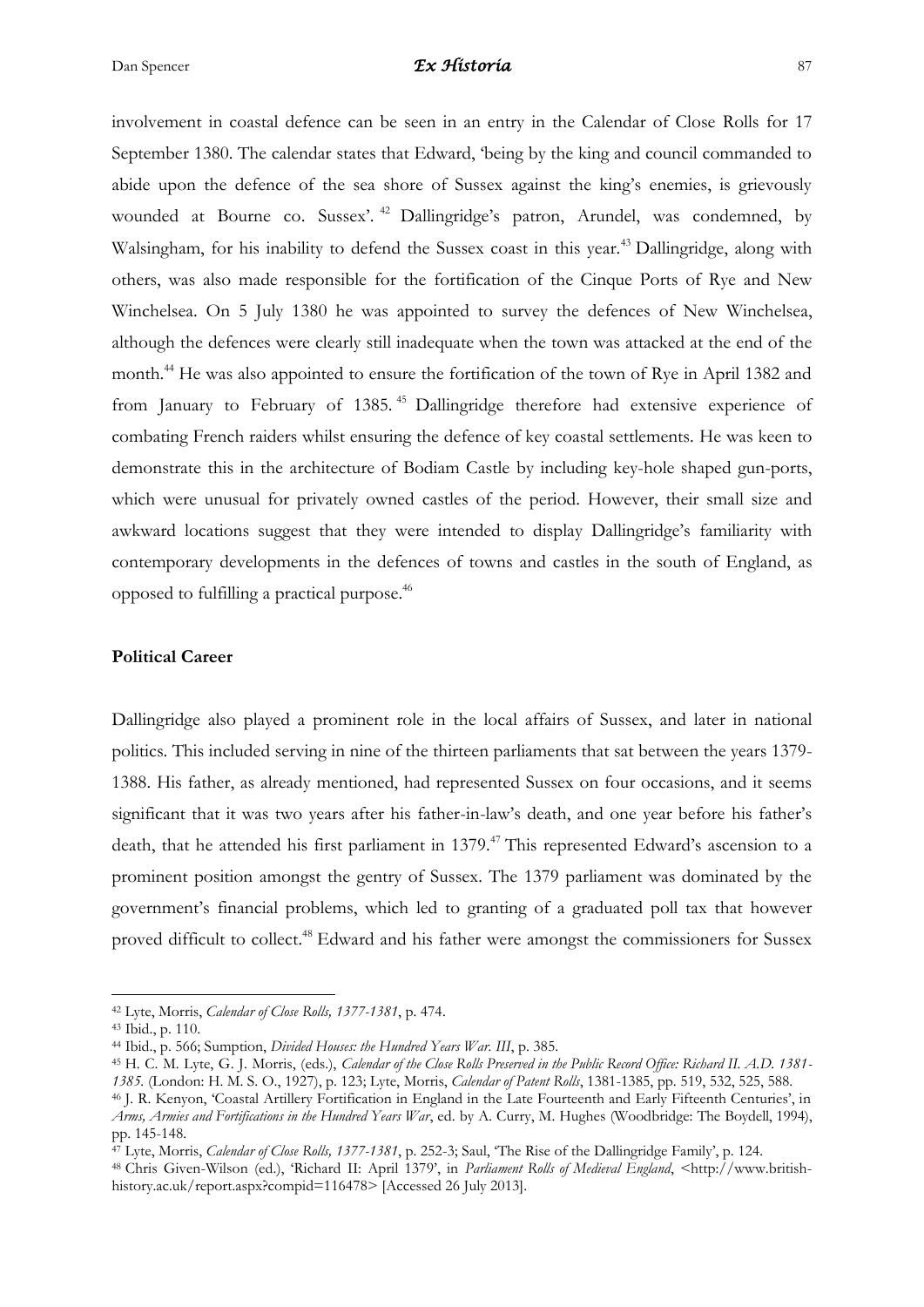appointed in August 1379 to investigate the discrepancy in receipts.<sup>49</sup> In the following parliament of 1380, frustration at the cost and conduct of the war led to the removal of the 'continual council'.<sup>50</sup> Edward was one of the three knights appointed to a commission to investigate royal expenditure.<sup>51</sup> It is possible that Dallingridge owed this position to the influence of the Earl of Arundel (III) who he had developed a good relationship with, having previously served with Arundel's father and younger brother.<sup>52</sup> This parliament also specified that the grant of taxation should be spent on an expedition to Brittany, which Dallingridge attended later that year.<sup>53</sup> In the November parliament, the continuing financial difficulties of the government led to the granting of a poll tax, the third granted in four years.<sup>54</sup> The parliament also specified that the commission, to which Edward had been appointed, should meet.<sup>55</sup>

The neighbouring county of Kent was one of the places most affected by the Peasants' Revolt, which began at the end of May 1381, with Sussex also affected by riots that targeted representatives of the local authorities and may have included murders.<sup>56</sup> Dallingridge, as a prominent member of the Sussex gentry, played a role in the suppression of the rebellion in the county and in subsequent commissions to punish malcontents.<sup>57</sup> The parliament of November 1381 was overshadowed by the Peasants' Revolt, and it was undoubtedly due to fears of further insurrections that the Commons was induced to continue the wool subsidy. <sup>58</sup> This was also the case in the May parliament of 1382.<sup>59</sup> Dallingridge did not represent Sussex in the following three parliaments (October 1382, February 1383 and October 1383).<sup>60</sup> It is difficult to account for these absences as he appears to have been relatively inactive militarily in these years. For instance, there is no evidence that he served in Bishop Despenser's Crusade to Flanders in 1383. In Dallingridge's next parliament of April 1384, proceedings were dominated by discussion of a

**.** 

<sup>49</sup> Chris Given-Wilson (ed.), 'Richard II: January 1380', in *Parliament Rolls of Medieval England*, <http://www.britishhistory.ac.uk/report.aspx?compid=116479> [Accessed 26 July 2013]; H. C. M. Lyte, (ed.), *Calendar of the Fine Rolls Preserved in the Public Record Office: Richard II. A.D. 1377-1383* (London, 1929), p. 162.

<sup>50</sup> Given-Wilson, 'Richard II: January 1380'.

<sup>51</sup> Ibid.

<sup>52</sup> Roskell, Clark, Rawcliffe, *The House of Commons, 1386-1421,* p. 739.

<sup>53</sup> Given-Wilson, 'Richard II: January 1380'.

<sup>54</sup> Chris Given-Wilson (ed.), 'Richard II: November 1380', in *Parliament Rolls of Medieval England*, <http://www.british-history.ac.uk/report.aspx?compid=116480> [Accessed 26 July 2013]. <sup>55</sup> Ibid.

<sup>56</sup> C. Oman, *The Great Revolt of 1381* (Oxford: Clarendon Press, 1969), pp. 32, 97-8.

<sup>57</sup> Lyte, Morris, *Calendar of Close Rolls, 1381-1385*, p. 74; Lyte, Morris, *Calendar of Patent Rolls, 1381-1385*, pp. 69-71, 79, 84-86, 134.

<sup>58</sup> Chris Given-Wilson (ed.), 'Richard II: November 1381', in *Parliament Rolls of Medieval England*, <http://www.british-history.ac.uk/report.aspx?compid=116481> [Accessed 26 July 2013].

<sup>59</sup>Chris Given-Wilson (ed.), 'Richard II: May 1382', in *Parliament Rolls of Medieval England*, <http://www.britishhistory.ac.uk/report.aspx?compid=116482> [Accessed 26 July 2013].

<sup>60</sup> Lyte, Morris, *Calendar of Close Rolls, 1381-1385*, p. 227, 290, 414.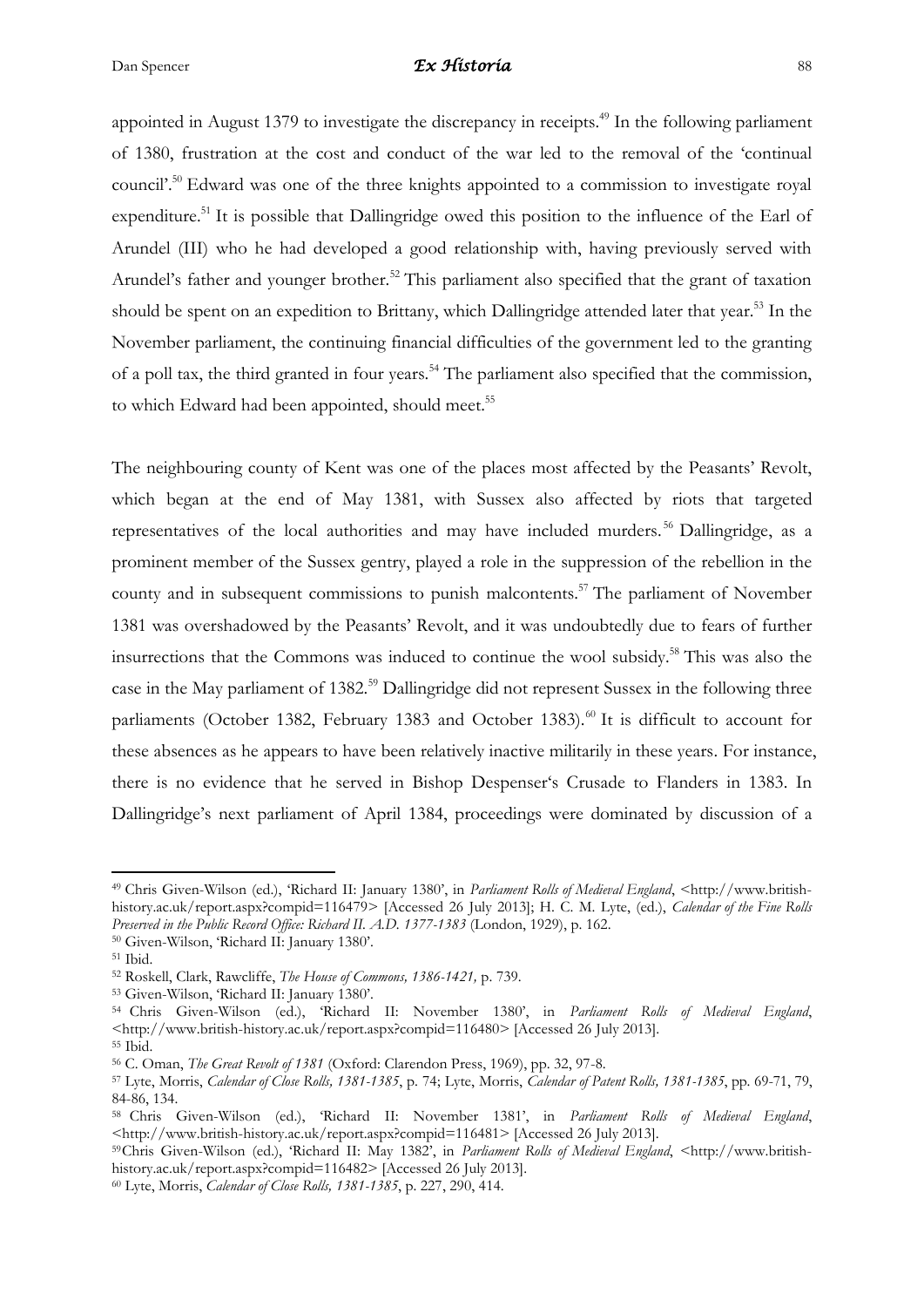proposed peace treaty with France and the argument between the king and Arundel.<sup>61</sup> In June 1384, Dallingridge was committed to custody for contempt of court during a special commission of *Oyer and terminer* at the suit of John of Gaunt.<sup>62</sup> This marked the culmination of a long running dispute between Gaunt, who had acquired lands in Pevensey and Ashdown in 1372, which had previously belonged to his mother, Queen Philippa, and the local gentry who felt that he abused his authority.<sup>63</sup> Dallingridge, and other Sussex gentlemen, had waged a campaign of harassment and intimidation against the servants and property of Gaunt that dated back to June 1377.<sup>64</sup> He was soon released from jail in July, possibly due to Arundel's influence, and although he was rearrested in October, he was soon freed in the following month.<sup>65</sup>

After the government failed to gain support for the proposed peace treaty of Leulinghem, during the November 1384 parliament, the Commons were relatively generous in granting taxation to the government in order to pursue the war, but this was conditional on the king leading an expedition in person.<sup>66</sup> As we have seen, Dallingridge accompanied the expedition that the king later led to Scotland in the summer of 1385 and Dallingridge's licence to crenellate was granted on the second day of the 1385 parliament.<sup>67</sup> In that year, parliament's proceedings were dominated by unhappiness at the king's elevations to the peerage at the beginning of the Scottish campaign, this being due to the government's financial problems, leading to royal concessions; as well as funding for Gaunt's planned expedition to Castile.<sup>68</sup> The parliament of 1386, 'The Wonderful Parliament', began during the backdrop of 'The Great Invasion Scare', with Gaunt absent in Castile and with the Ghentish rebels defeated by the French.<sup>69</sup> The events of the parliament led to the impeachment of the Chancellor de la Pole and the effective removal of power from the nineteen-year-old king. <sup>70</sup> The king's resentment at the outcome of this parliament led to conflict with the Lords Appellant, resulting in the Battle of Radcot Bridge, and

<sup>61</sup>Chris Given-Wilson (ed.), 'Richard II: April 1384', in *Parliament Rolls of Medieval England*, <http://www.britishhistory.ac.uk/report.aspx?compid=116486> [Accessed 26 July 2013].

<sup>62</sup> S. Walker, 'Lancaster v. Dallingridge: a Franchisal Dispute in Fourteenth Century Sussex', *Sussex Archaeological Collections*, 121 (1983), 87-94 (90).

<sup>63</sup> Walker, 'Lancaster v. Dallingridge', pp. 88-89.

<sup>64</sup> Ibid., p. 88.

<sup>65</sup> Ibid., p. 90.

<sup>66</sup> Walker, 'Lancaster v. Dallingridge', p. 514-6, 523-5; Chris Given-Wilson (ed.), 'Richard II: November 1384', in *Parliament Rolls of Medieval England*, <http://www.british-history.ac.uk/report.aspx?compid=116487> [Accessed 26 July 2013].

<sup>67</sup> Lyte, Morris, *Calendar of Patent Rolls, 1385-1389*, p. 42.

<sup>68</sup> Given-Wilson, 'Richard II: October 1385'.

<sup>69</sup> Chris Given-Wilson (ed.), 'Richard II: October 1386', in *Parliament Rolls of Medieval England*, <http://www.britishhistory.ac.uk/report.aspx?compid=116489> [Accessed 26 July 2013].

 $70$  Ibid.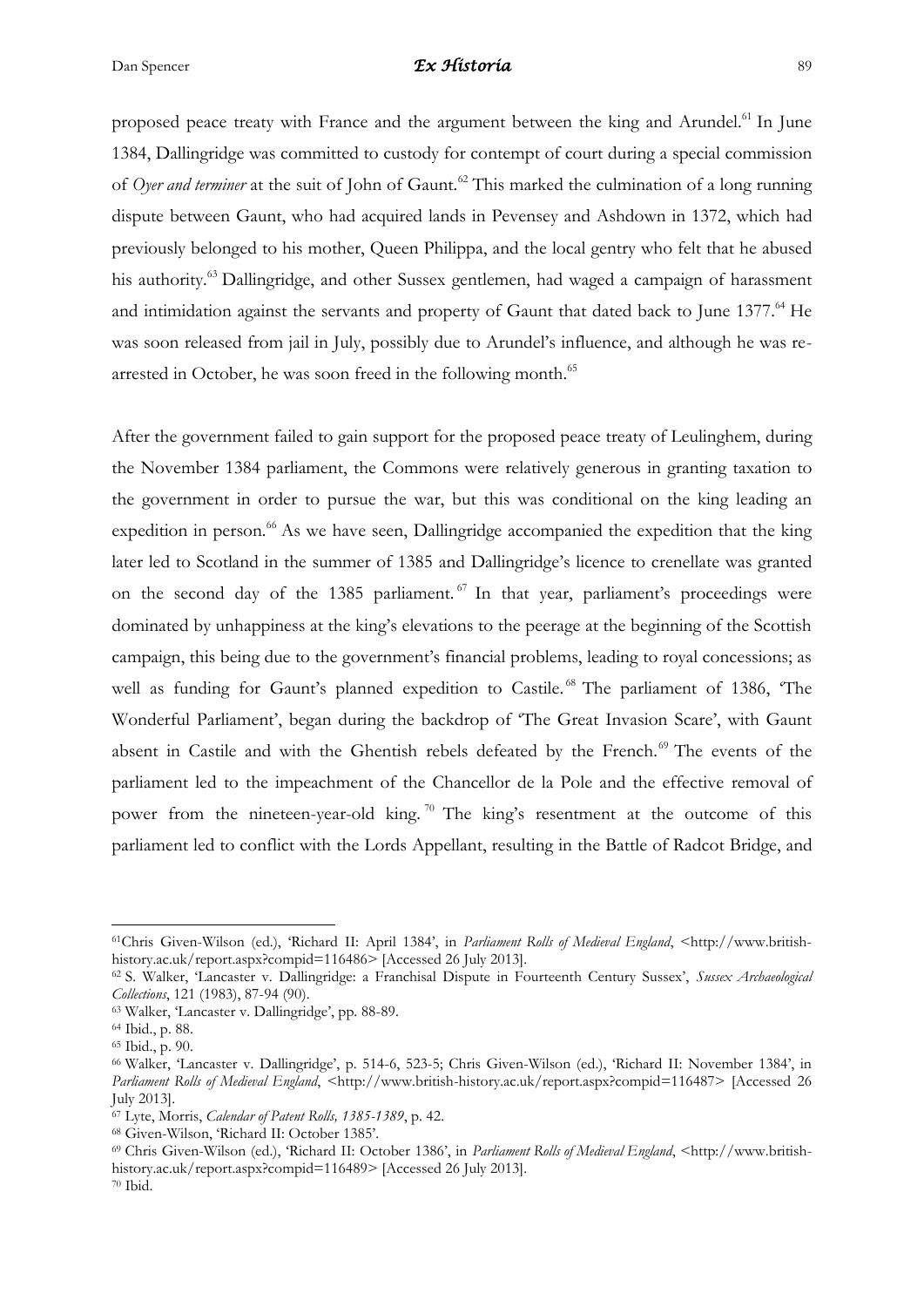the 'Merciless Parliament' of 1388.<sup>71</sup> Five of the king's favourites were prosecuted for treason, as were members of his household.<sup>72</sup> It is even possible that the Appellants' contemplated removing Richard II from power. But this was abandoned due to disputes between Gloucester and Derby as to who should be king.<sup>73</sup> To cement their new hold on the government of England, the Appellants ensured that the members of parliament swore an oath to support them, and this was extended to the inhabitants of the counties. Dallingridge, due to his key links with one of the senior Appellants, Arundel, played a key role in the enforcement of these oaths in Sussex where he was appointed to assist the Sheriff in this task in March 1388.<sup>74</sup>

Dallingridge's extensive parliamentary career between 1379-1388 demonstrates his important position in Sussex society. <sup>75</sup> His service in nine parliaments far surpassed the careers of the next two longest serving individuals, William Percy and Edmund Fitz Herbert, who represented Sussex on five and four occasions respectively.<sup>76</sup> In addition, he was a parliamentary colleague of all of these men, save for John St Clare. Saul has argued that Sussex 'does not give the impression of a local society organised in or around a magnate affinity'; however, the evidence for these years indicates that supporters of the Earl of Arundel were predominant in representing Sussex at parliaments.<sup>77</sup> William Percy, William Waleys, and Edmund Fitz Herbert, as well as Dallingridge, were all supporters of Arundel.<sup>78</sup> In contrast, John of Gaunt had a weak following in the county, with only one supporter, John St Clare, representing Sussex in October 1382.<sup>79</sup>

Dallingridge's parliamentary career ended, it appears, by appointment to the King's Council in May of 1389, and his retention as a king's knight in August of that year.<sup>80</sup> It is possible that the king had a deliberate policy of attracting prominent supporters of the Appellant Lords to his

<sup>71</sup> Chris Given-Wilson (ed.), 'Richard II: February 1388', in *Parliament Rolls of Medieval England*, <http://www.britishhistory.ac.uk/report.aspx?compid=116490> [Accessed 26 July 2013].

<sup>72</sup> Ibid.

<sup>73</sup> Bell, *War and the Soldier in the Fourteenth Century*, p. 43.

<sup>74</sup> Lyte, Morris, *Calendar of Close Rolls, 1385-1389*, p. 406; N. Saul, 'The Sussex Gentry and the Oath to Uphold the Acts of the Merciless Parliament', *Sussex Archaeological Collections*, 135 (1997), 221-39 (223).

<sup>75</sup>April 1379, January 1380, November 1380, November 1381, May 1382, October 1382, February 1383, October 1383, April 1384, November 1384, October 1385, October 1386, and February 1388; Lyte, Morris, *Calendar of Close Rolls, 1377-1381*, p. 253, 356, 497, 107, 133; Lyte, Morris, *Calendar of Close Rolls, 1381-1385*, p. 227, 290, 414, 133, 600; Lyte, Morris, *Calendar of Close Rolls, 1385-1389*, pp. 119, 299, 495.

<sup>76</sup> William Percy (April 1379, January 1380, February 1383, October 1383 and November 1384), Edmund Fitz Herbert (November 1381, May 1382, October 1382 and November 1383); Lyte, Morris, *Calendar of Close Rolls, 1377- 1381*, p. 253, 356; *1381-1385*, p. 107, 133, 227, 414, 600.

<sup>77</sup> N. Saul, *Scenes from Provincial Life: Knightly Families in Sussex 1280-1400* (Oxford: Clarendon Press, 1986), pp. 56-7.

<sup>78</sup> Saul, *Scenes from Provincial Life*, p. 35, 56; A. Goodman, *The Loyal Conspiracy: The Lords Appellant under Richard II* (London: Routledge and K. Paul, 1971), pp. 38, 115.

<sup>79</sup> S. Walker, *The Lancastrian Affinity 1361-1399* (Oxford: Clarendon Press, 1990), p. 132.

<sup>80</sup> Lyte, Morris, *Calendar of Patent Rolls, 1389-1392*, p. 102; Roskell, Clark, Rawcliffe, *The House of Commons, 1386-1421,*  p. 741.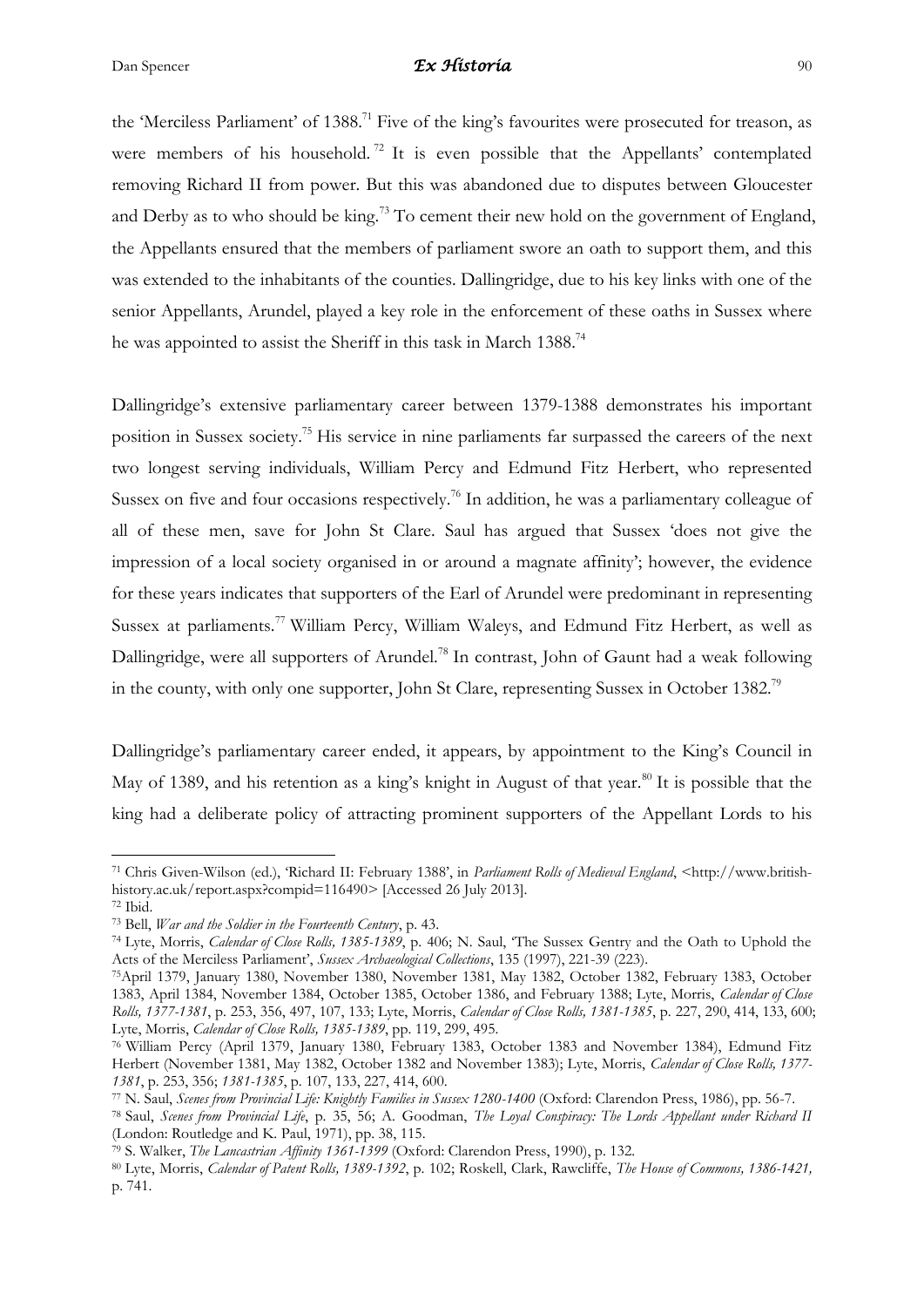allegiance. However, Dallingridge could also have been chosen based on his socially and politically influential position in Sussex, which would have been strengthened by the construction of a new castle.<sup>81</sup> His son, John, however, did not assume his position as a representative of Sussex until 1402.<sup>82</sup> Dallingridge played a prominent role in the King's Council, which he attended regularly, serving for 207 days between 8 January 1392 and 21 February 1393.<sup>83</sup> In the spring of 1390, along with other members of the Council, he went on an embassy to France, during which he was to survey the defences of Calais.<sup>84</sup> Later in 1390 he was sent on a diplomatic mission to Brittany, due to his former relationship with its duke, which had included service with him in 1375, and from whom he had received a retaining fee.<sup>85</sup>

As a result of unrest in London in 1392, which led to the arrest of the mayor and sheriffs, Dallingridge was appointed as keeper of London on 25 June.<sup>86</sup> Sir Baldwin Radington however soon replaced him in July because he was allegedly lenient to the Londoners.<sup>87</sup> By the time of his death, therefore, which occurred at some point between July 1393, when he was named on a commission of *Oyer and terminer*, and March 1394, when he was described as deceased, Dallingridge's career had progressed remarkably well.<sup>88</sup> He had changed from a Sussex gentleman, with mainly local interests, to a member of the King's Council, who played a role on the national stage. Seen in this context, Dallingridge's acquisition of a licence to crenellate, in 1385, appears to have been part of a successful strategy to elevate himself above his local peers by joining the castle owning elite, eventually leading to royal service. A comparison of recipients of licences to crenellate, granted during the reign of Richard II, suggest that these were mainly issued to lesser members of the peerage and gentry.<sup>89</sup> This was a group categorised by participation in military, parliamentary and royal service, as can be seen by the careers of Lord John Neville and Lord Michael de la Pole.<sup>90</sup> Therefore Bodiam Castle is likely to have been constructed, at least in part, to promote the social status of Dallingridge.

<sup>81</sup> Saul, *Richard II*, pp. 267-268.

<sup>82</sup> Roskell, Clark, Rawcliffe, *The House of Commons, 1386-1421,* p.742.

<sup>83</sup> Roskell, Clark, Rawcliffe, *The House of Commons, 1386-1421*, p. 741, N. Saul, *Richard II*, p. 253.

<sup>84</sup> Roskell, Clark, Rawcliffe, *The House of Commons, 1386-1421,* p. 741; Lyte (ed.), *Calendar of Inquisitions Miscellaneous (Chancery) Preserved in the Public Record Office: Richard II. A.D. 1387-1393* (London: H. M. S. O., 1916), p. 158.

<sup>85</sup> Roskell, Clark, Rawcliffe, *The House of Commons, 1386-1421,* p. 741.

<sup>86</sup> Lyte, Morris, *Calendar of Patent Rolls, 1391-1396*, p. 100; Prest, *The Chronica Maiora of Thomas Walsingham*, pp. 286- 287.

<sup>87</sup> H. C. M. Lyte, (ed.), *Calendar of the Fine Rolls Preserved in the Public Record Office: Richard II. A. D. 1391-1399*, (London: H. M. S. O., 1929), p. 51; David, *The Chronica Maiora of Thomas Walsingham*, p. 287.

<sup>88</sup> Lyte, Morris, *Calendar of Patent Rolls, 1391-1396*, p. 354, 388.

<sup>89</sup> P. Davis, 'English Licences to Crenellate: 1199-1567', *The Castle Studies Group Journal*, 20, (2007), 226–245 (pp. 242-  $243$ 

<sup>90</sup> A. Tuck, 'Neville, John, fifth Baron Neville (c.1330–1388)', in *Oxford Dictionary of National Biography*, <http://www.oxforddnb.com/view/article/19945> [Accessed 24 September 2013]; A. Tuck, 'Pole, Michael de la,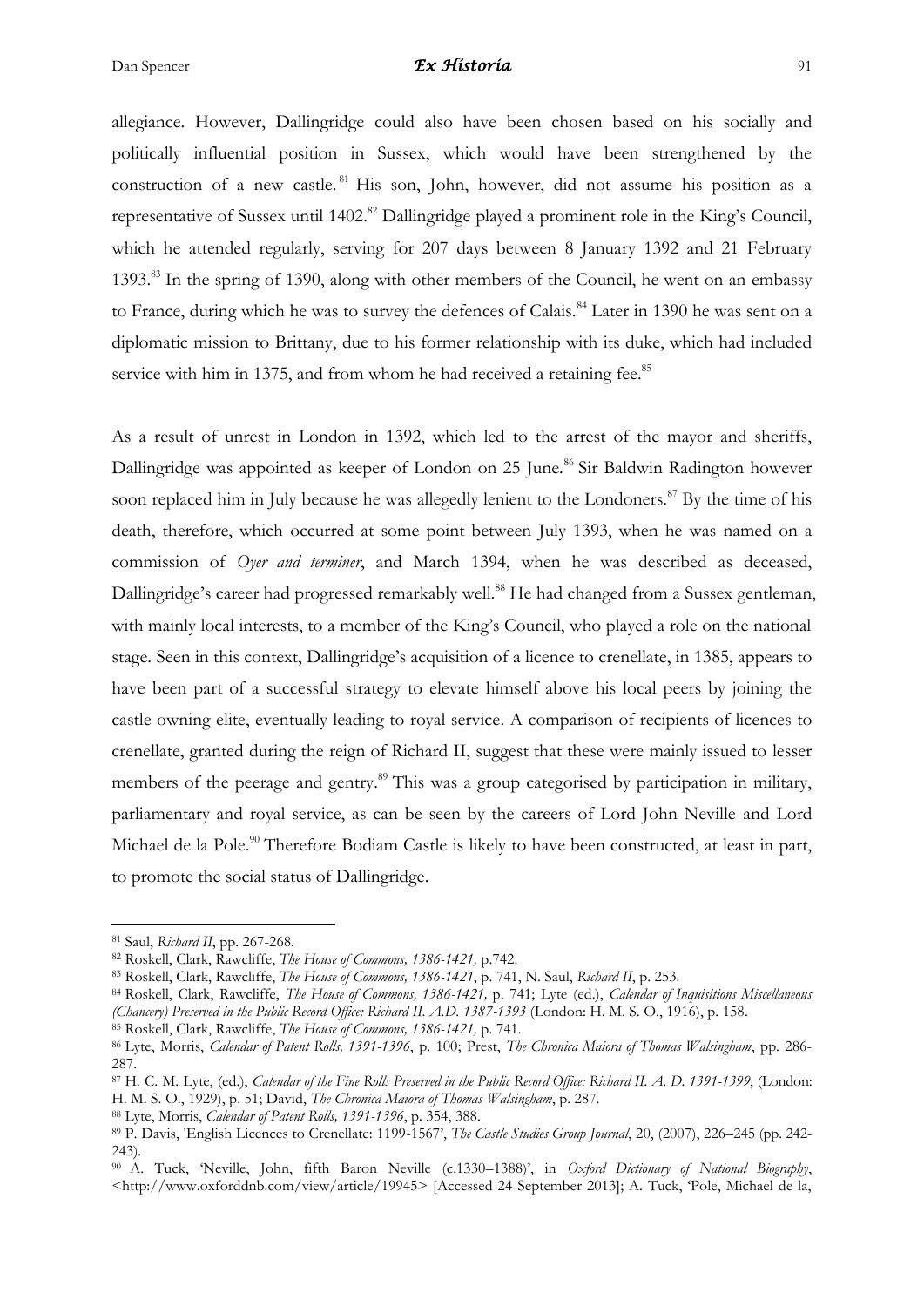#### **Landholding and Finances**

Dallingridge benefited financially from his military and political career, yet was wealthy in his own right from his landholdings. As previously mentioned, he inherited lands from his father and substantially added to his estates through his marriage to Elizabeth Wardieu, in 1364. Indeed, upon her father's death in 1377, Dallingridge acquired a large number of estates, in Sussex, Kent, and the Midlands.<sup>91</sup> In the absence of a set of accounts for Dallingridge, or a list of his assets at his death, such as provided by an Inquisition Post Mortem, any discussion of his wealth will be incomplete. However, the primary sources do provide insights into the extent of his landholdings, and so allows for speculation on how the construction of Bodiam Castle was funded. His position as a knight in 1367, at the age of 21, is significant due to the property requirements for this rank which was acquired, at least in part, from his father's estates, as well as from the dowry of his wife.<sup>92</sup>

In his early years, a significant proportion of his income was likely to have been obtained from retaining fees. In 1374, John de Montfort, Duke of Brittany, who he was to serve with in Brittany in the following year retained him for  $\text{\emph{L}}40$  annually.<sup>93</sup> In the same year, Lord Despenser, whose retinue he had served in for John of Gaunt's campaign of 1373-4 also retained him for  $\hat{140}$ annually and he kept this fee even after Despenser's death in 1377.<sup>94</sup> However, his main acquisition of wealth appears to have occurred in 1377 when he inherited his father-in-law's estates. He thereby acquired a concentration of estates in eastern east Sussex and Kent, as well as properties throughout the Midlands; although a few of these manors were quickly sold off.<sup>95</sup> On his father's death in 1380, he acquired the bulk of his estates, though his younger brother, Walter, also shared of the inheritance.<sup>96</sup> In the same year, Dallingridge's links to John Arundel ensured that, on the latter's death, he acquired a share of the alien priory of Frampton. $\frac{97}{1}$  In 1382, he appears to have sold off the bulk of his Midland lands to William de Burgh, a judge subsequently

first earl of Suffolk (c.1330–1389)', in *Oxford Dictionary of National Biography*, <http://www.oxforddnb.com/view/article/22452> [Accessed 24th September 2013].

<sup>91</sup> Roskell, Clark, Rawcliffe, *The House of Commons, 1386-1421,* p. 739.

<sup>92</sup> Keen, *Chivalry*, p. 10.

<sup>93</sup> Roskell, Clark, Rawcliffe, *The House of Commons, 1386-1421,* p. 739.

<sup>94</sup> Ibid, p. 739; Lyte, Morris, *Calendar of Patent Rolls, 1374-1377*, pp. 443, 470; Lyte, *Calendar of Fine Rolls, 1377-1383*, p. 46, Lyte, *Calendar of Fine Rolls, 1383-1391*, p. 346.

<sup>95</sup> Lyte, *Calendar of Inquisitions Miscellaneous, 1387-1393*, pp. 5-6; L. F. Salzman, (ed.), *An Abstract of Feet of Fines for the County of Sussex, 1: Edward II to 24 Henry VII,* (Lewes, 1916), 51 Edward III, f. 2474.

<sup>96</sup> Roskell, Clark, Rawcliffe, *The House of Commons, 1386-1421*, p. 738, Salzmann, *An Abstract of Feet of Fines for the County of Sussex, 1 Richard II*, f. 2480.

<sup>97</sup> Lyte, *Calendar of Fine Rolls, 1377-1383*, pp. 126, 180.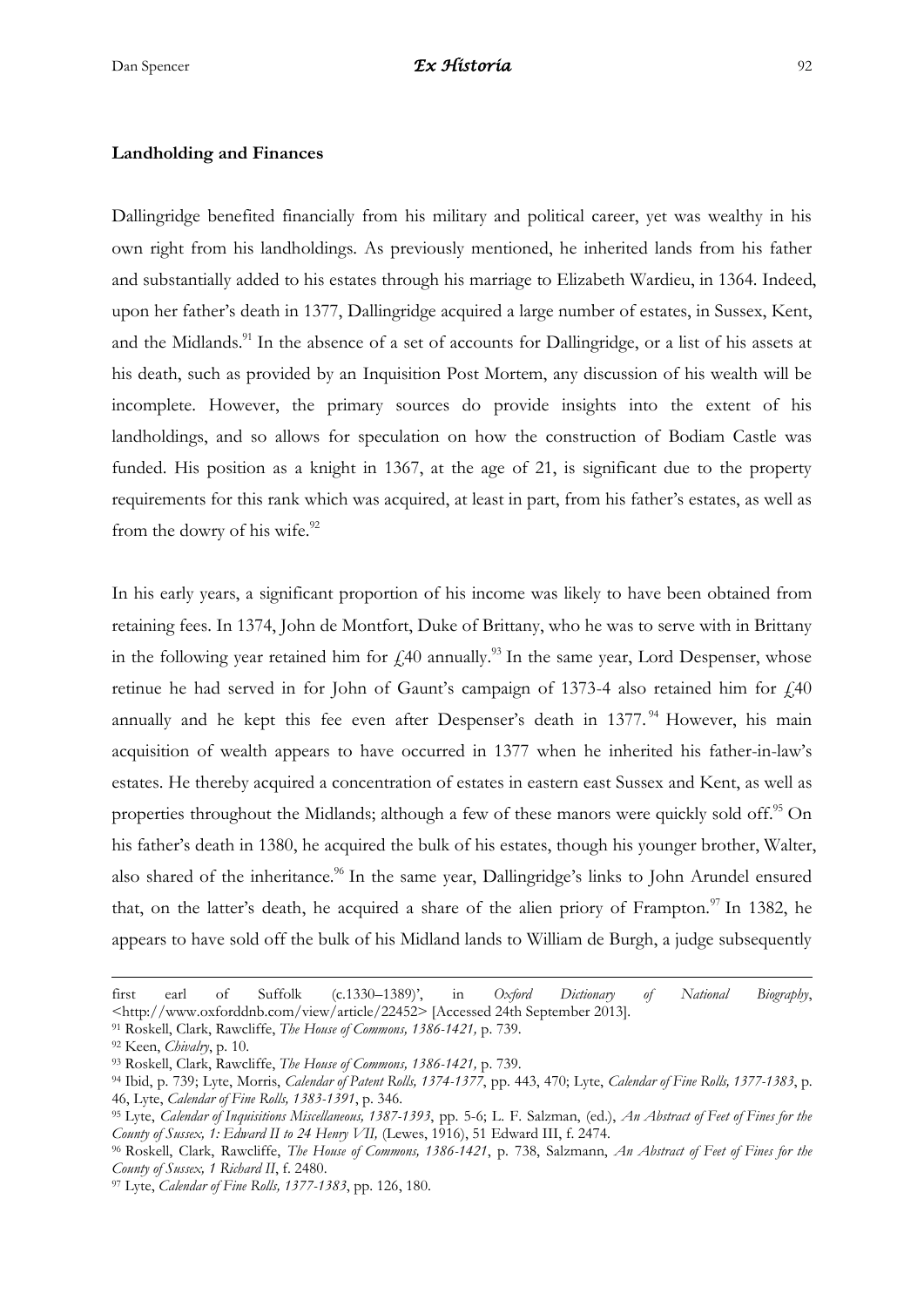1

# Dan Spencer *Ex Historia* 93

convicted at the Merciless Parliament, and Theobald Warde.<sup>98</sup> There is only evidence for two estates being sold, however the payment of 1000 marks seems sufficiently high when compared to his sale of Hollington manor in 1377 for 200 marks; suggesting therefore that a significant transferral of properties took place.<sup>99</sup> At least part of this windfall was reinvested in the manor of Iden, north of Rye, in 1383, but the greater part of it is likely to have contributed towards the construction costs of the castle.<sup>100</sup> The sales in 1385 and 1386 of two Sussex manors may have further contributed towards the funds for the building works.<sup>101</sup> Through patronage, he also acquired significant assets in future years. In 1388, he acquired the alien priory of Wilmington in return for which he had to pay its fee farm of 100 marks directly to the garrison of Brest for their wages, the latter which he was captain of.<sup>102</sup> In 1389, he benefited from the sale of lands forfeited by the judge Robert Bealknap in the Merciless Parliament, through the purchase of two Sussex manors, Wilting and Hollington, near to Hastings for  $f(202)$ , the latter of which he appears to have sold earlier in 1377.<sup>103</sup> Later in 1389, he was retained by the king for 100 marks a year, in return for not paying the farm for Wilmington, which was now due to the Exchequer.<sup>104</sup>

The construction of a castle was a major undertaking, in terms of planning and financing, which appears to be borne out by the timeline. Following his inheritance of lands in 1377 and 1380, he then liquidated his Midlands estates in 1382. Dallingridge then acquired a grant of a weekly market and yearly fair at Bodiam in 1383. In 1385, he acquired a licence to crenellate his manor at Bodiam, in 1385 and 1386 he sold two further estates in Sussex, and in 1386 he acquired a licence to divert a watercourse to his mill at Bodiam. The earliest possible construction date of the castle would have been 1377, when he acquired the lands. However, the sale of lands in 1382, and the acquisitions of grants from 1383-1386 imply that work may have begun around the time of, or shortly before, the licence to crenellate. The castle was certainly in existence by February 1396, and a construction period of roughly ten years or less seems reasonable.<sup>105</sup> Coulson has

<sup>98</sup> Lyte, Morris, *Calendar of Close Rolls, 1381-1385*, p. 228, 606; Roskell, Clark, Rawcliffe, *The House of Commons, 1386- 1421,* p. 739; Lyte, Morris, *Calendar of Patent Rolls, 1381-1385*, p. 180.

<sup>99</sup> Lyte, *Calendar of Inquisitions Miscellaneous, 1387-1393*, pp. 7-8; Salzmann, *An Abstract of Feet of Fines for the County of Sussex, 51 Edward III,* f. 2474; Roskell, Clark, Rawcliffe, *The House of Commons, 1386-1421,* p. 739.

<sup>100</sup> H. C. M. Lyte, (ed.), *Calendar of Inquisitions Post Mortem Preserved in the Public Record Office: Richard II. A.D. 1383-1391*. (London: H. M. S. O, 1906), p. 115.

<sup>101</sup> Lyte, Morris, *Calendar of Close Rolls, 1385-1389*, p. 90; Salzmann, *An Abstract of Feet of Fines for the County of Sussex, 10 Richard II, f. 2561.*

<sup>102</sup> Lyte, *Calendar of Fine Rolls, 1383-1391*, p. 230, 278; Roskell, Clark, Rawcliffe, *The House of Commons, 1386-1421,* p. 741.

<sup>103</sup> Lyte, Morris, *Calendar of Patent Rolls, 1389-1392*, p80; Salzmann, *An Abstract of Feet of Fines for the County of Sussex, 51 Edward III, f. 2474*; J. L. Leland, 'Bealknap, Sir Robert (d. 1401)', in *Oxford Dictionary of National Biography*, <http://www.oxforddnb.com/view/article/1809> [Accessed 26 July 2013].

<sup>104</sup> Lyte, Morris, *Calendar of Patent Rolls, 1389-1392*, p. 102.

<sup>105</sup> Lyte, Morris, *Calendar of Close Rolls, 1392-1396*, p. 499.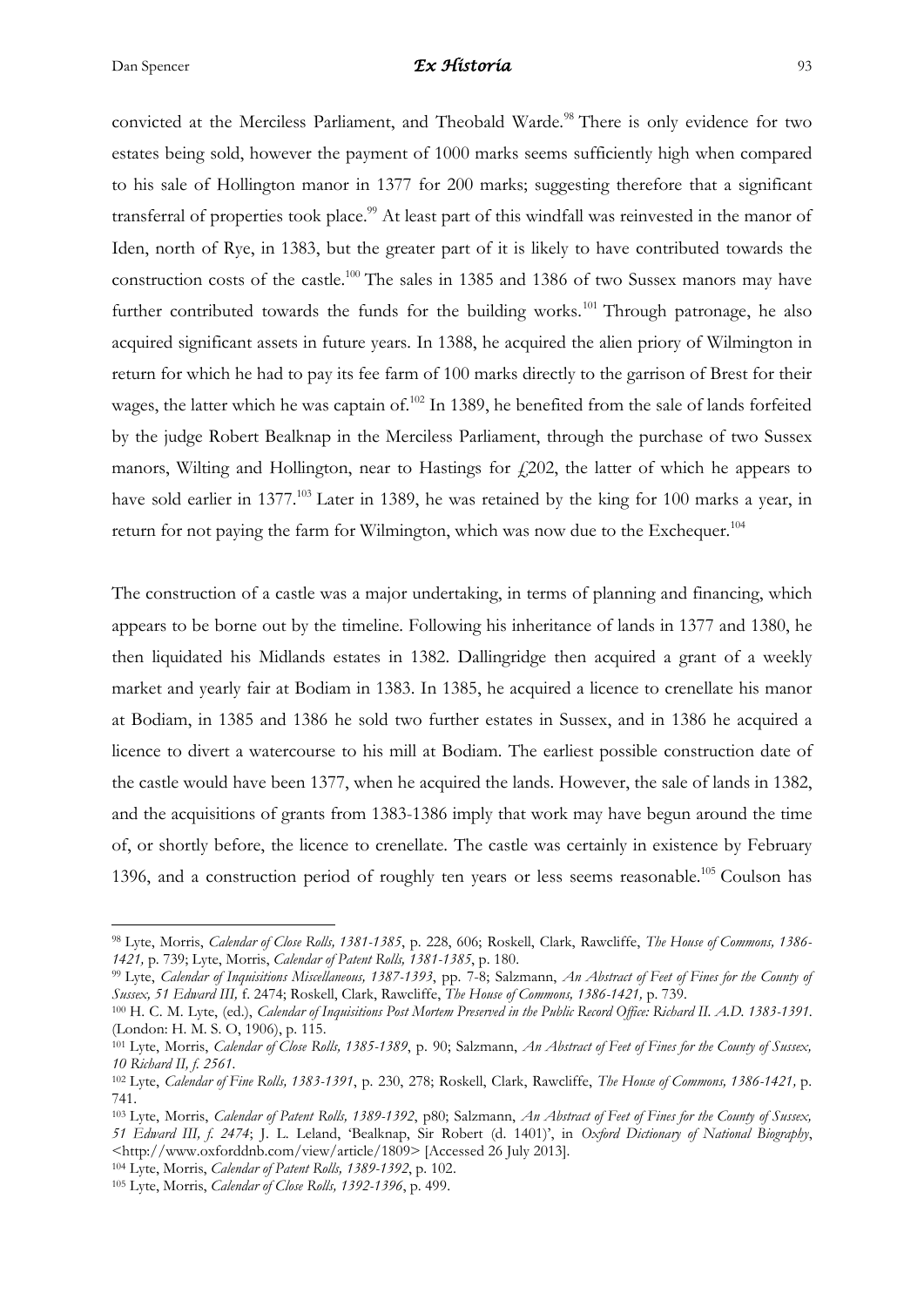suggested that Dallingridge built his castle in response to his lawsuit with Gaunt in 1384.<sup>106</sup> But the evidence suggests that the decision to build Bodiam Castle was part of a carefully planned process, which Dallingridge may have started as early as 1377.

An important question that has not been asked, or answered, is why did Dallingridge build his castle at Bodiam as opposed to elsewhere? This may have been because he inherited the lands around Bodiam in 1377 and as a result, he was already settled in and familiar with the area. A more likely reason seems to be size of the manor estate at Bodiam and Salehurst, which comprised of 750 acres, and he appears to have acquired a further 100 acres in 1387.<sup>107</sup> Although there is limited data for his other estates, three of them in the western part of the county were no more than 80 acres each.<sup>108</sup> Additionally, it is remarkable how concentrated his lands were in eastern east Sussex and in Kent, with all the properties in close proximity. This is in contrast to his lands in western east Sussex, which were more dispersed. The decision to build the castle at Bodiam also appears to have been motivated by financial considerations. The acquisition of the weekly market and yearly fair (1383) meant that Dallingridge could benefit from the trade of the region that consisted of the export of raw materials for the industrial markets of Flanders and North France, and the import of considerable quantities of manufactured goods from these regions.<sup>109</sup>

#### **Conclusion**

1

Dallingridge's career can be seen as one characterised by success, in a military, political and financial sense, which continued throughout the course of his life. Why then did he feel the need to build a castle at Bodiam? It has been argued that it was built in order to promote Dallingridge's social standing and lack of pedigree in an area in which he was a newcomer.<sup>110</sup> The construction of a castle, in an area in which his estates were concentrated, effectively created a lordship seat for Dallingridge, which undoubtedly strengthened his position throughout the county. However, by 1385 he was already a well-established member of the east Sussex gentry society, which was characterised by its cohesive nature, with substantial wealth, and strong ties to

<sup>106</sup> Coulson, 'Some Analysis of the Castle of Bodiam, East Sussex', pp. 105-106.

<sup>&</sup>lt;sup>107</sup> Salzmann, *An Abstract of Feet of Fines for the County of Sussex, 11 Richard II, f.* 2574.

<sup>108</sup> H. C. M. Lyte, (ed.), *Calendar of Inquisitions Post Mortem Preserved in the Public Record Office, Edward III. A. D. 1358- 1361.* (London: H. M. S. O., 1906), p. 437; Salzmann, *An Abstract of Feet of Fines for the County of Sussex, 10 Richard II,* f. 2561; Saul, 'The Rise of the Dallingridge Family', p. 123.

<sup>109</sup> R. A. Pelham, 'Studies in the Historical Geography of Medieval Sussex', *Sussex Archaeological Collections*, 72 (1931), 157-184.

<sup>110</sup> Coulson, 'Some Analysis of the Castle of Bodiam, East Sussex', p. 98.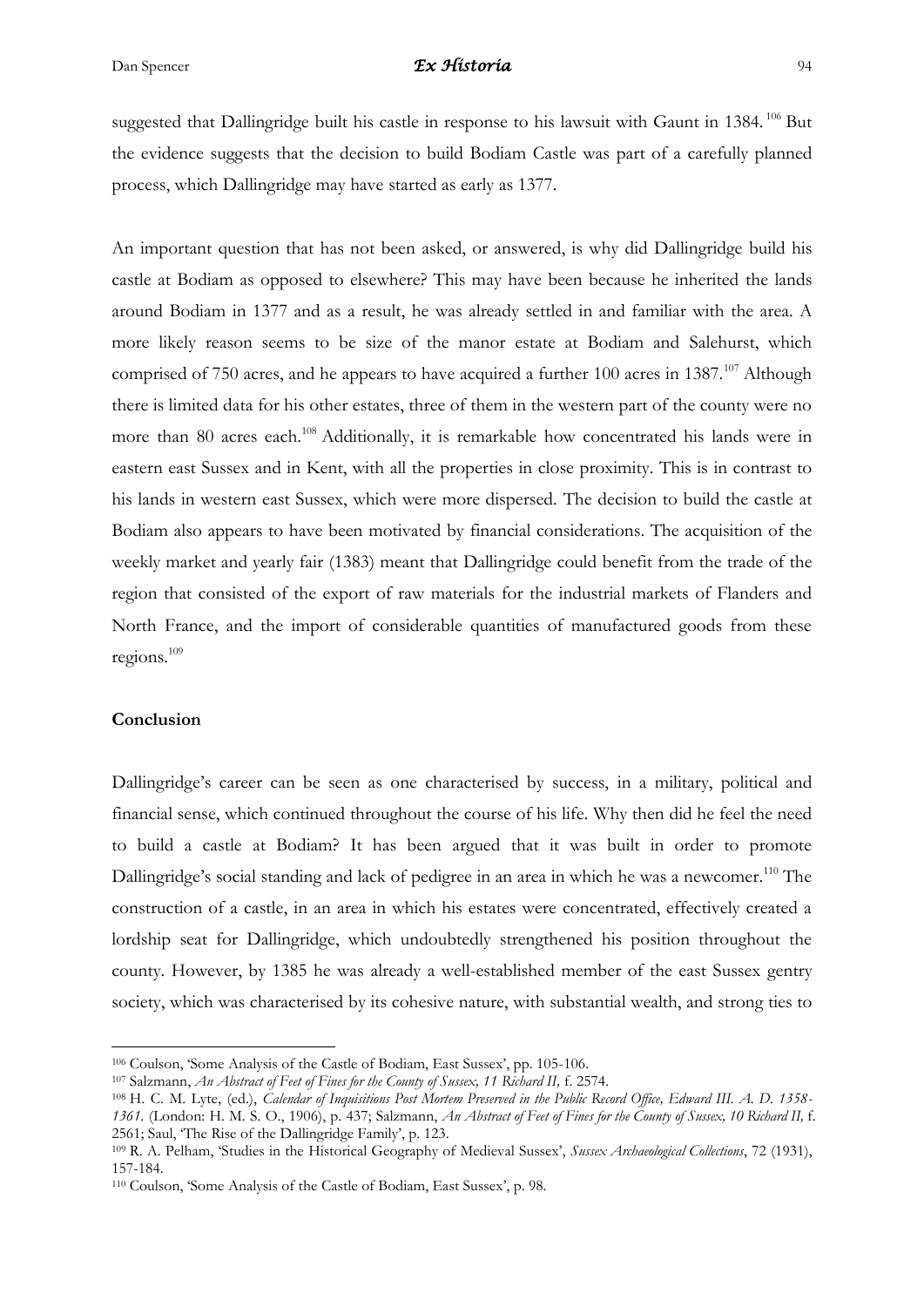the Earl of Arundel, the resident magnate in Sussex.<sup>111</sup> His acquisition of a licence to crenellate marked his acceptance into the castle-owning elite, which led to royal service and a significant increase in social status. This character study has also shown that Dallingridge travelled widely across Europe in his lifetime to England, Scotland, France, Italy, and possibly Ireland suggesting that the influences for his castle-building may have been more diverse than has previously been considered. Therefore Bodiam Castle should be seen in a wider European context, as opposed to a solely English one.

The construction of the castle was clearly a long-term process, but the trigger for acquiring the licence may have been caused by the tense political circumstances of October 1385. The location of the castle appears to have been dictated by the geographical location and size of his estates in that part of the county, which also had the advantage of being close to the river Rother that allowed the creation of a designed watery landscape.<sup>112</sup> An additional factor to consider is that the construction of a castle in an area that had already been attacked, could have been intended as a sign of patriotism, and the wording of the licence indicates that Dallingridge was seeking to portray himself as a protector of the local community in the crisis years of 1385-1386. Arundel had been strongly criticised for his failure of leadership in protecting Sussex from raiders, and this could be interpreted as an attempt by Dallingridge to assume leadership of the community in this area. Therefore the motivation for the construction of Bodiam Castle can be explained as Dallingridge's desire to create a visual symbol of his authority, which promoted his social standing, and to capitalise on the fears caused by threat of invasion from France.

 $\overline{a}$ 

<sup>111</sup> Saul, *Scenes from Provincial Life: Knightly Families in Sussex 1280-1400*, p. 60.

<sup>112</sup> O. H. Creighton, *Designs Upon the Land: Elite Landscapes of the Middle Ages* (Woodbridge: The Boydell, 2009), pp. 5, 77-80.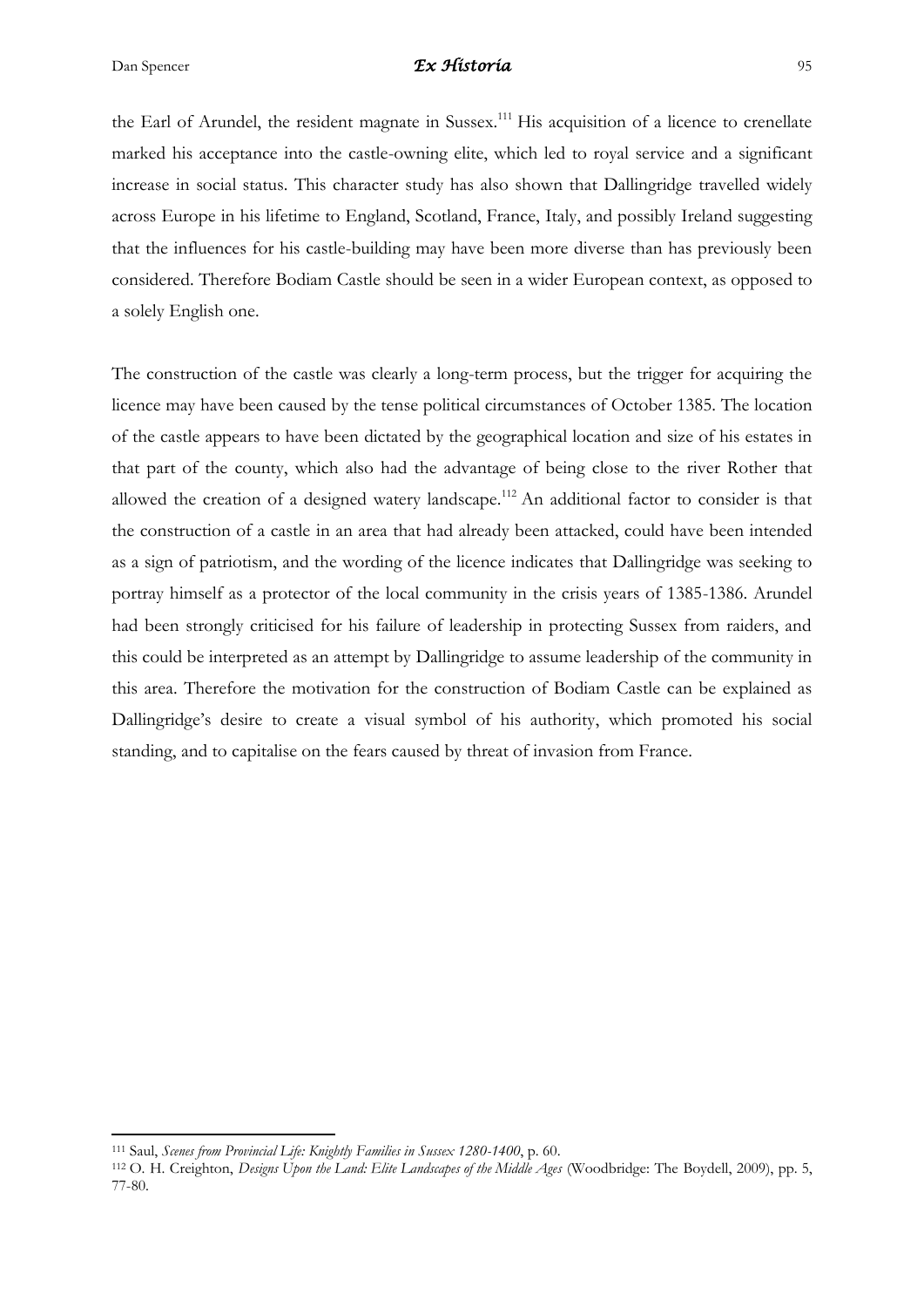# **Bibliography**

#### Primary Sources

- AHRC-funded database, *The Soldier in Later Medieval England*,
	- <http://www.icmacentre.ac.uk/soldier/database/> [Accessed 26 July 2013]
- Given-Wilson, C., ed., *Parliament Rolls of Medieval England*, <http://www.britishhistory.ac.uk/source.aspx?pubid=1241&page=4&sort=1> [Accessed 26 July 2013]
- Lyte, H.C.M. (ed.), *Calendar of Inquisitions Miscellaneous*, 8 volumes (London: H.M.S.O., 1916-2003) \_\_\_\_\_, *Calendar of Inquisitions Post Mortem Preserved in the Public Record Office* (London: H.M.S.O., 1906-74)
- \_\_\_\_\_, *Calendar of the Fine Rolls Preserved in the Public Record Office*, 1377-1399, 3 volumes (London: H.M.S.O., 1926-29)
- Lyte, H.C.M., and G.J. Morris, eds, *Calendar of Close Rolls, 1377-1399*, 6 volumes (London: H.M.S.O., 1914-27)
- \_\_\_\_\_, *Calendar of the Patent Rolls Preserved in the Public Record Office*, 1377-1399, 6 volumes (London: H.M.S.O., 1895-1909)
- Nicholas, N. Harris, ed., *The Scrope and Grosvenor Controversy,* 2 vols (London: Bentley, 1832)
- Prest, D., ed., *The Chronica Maiora of Thomas Walsingham* (1376-1422) (Woodbridge: Boydell, 2005)
- Salzmann, L.F., ed., *An Abstract of Feet of Fines for the County of Sussex: from 1 Edward II to 24 Henry* 
	- *VII* (Lewes: Sussex Record Society, 1916)

Secondary Sources

- Bell, A.R., *War and the Soldier in the Fourteenth Century* (Woodbridge: Boydell, 2004)
- Coulson, C., 'Freedom to Crenellate by License: An Historiographical Revision', in *Nottingham Medieval Studies*, (1994), 86-137
- Coulson, C., 'Some Analysis of the Castle of Bodiam, East Sussex', in *Medieval Knighthood IV: Papers from the Fifth Strawberry Hill Conference, 1990*, ed. by C. Harper-Bill and R. Harvey (Woodbridge: Boydell, 1992), pp. 51-107
- Creighton, O.H., *Designs Upon the Land: Elite Landscapes of the Middle Ages* (Woodbridge: Boydell, 2009)
- Creighton, O.H., and R. Liddiard, 'Fighting Yesterday's Battle: Beyond War or Status in Castle Studies', *Medieval Archaeology*, 52 (2008), 161-69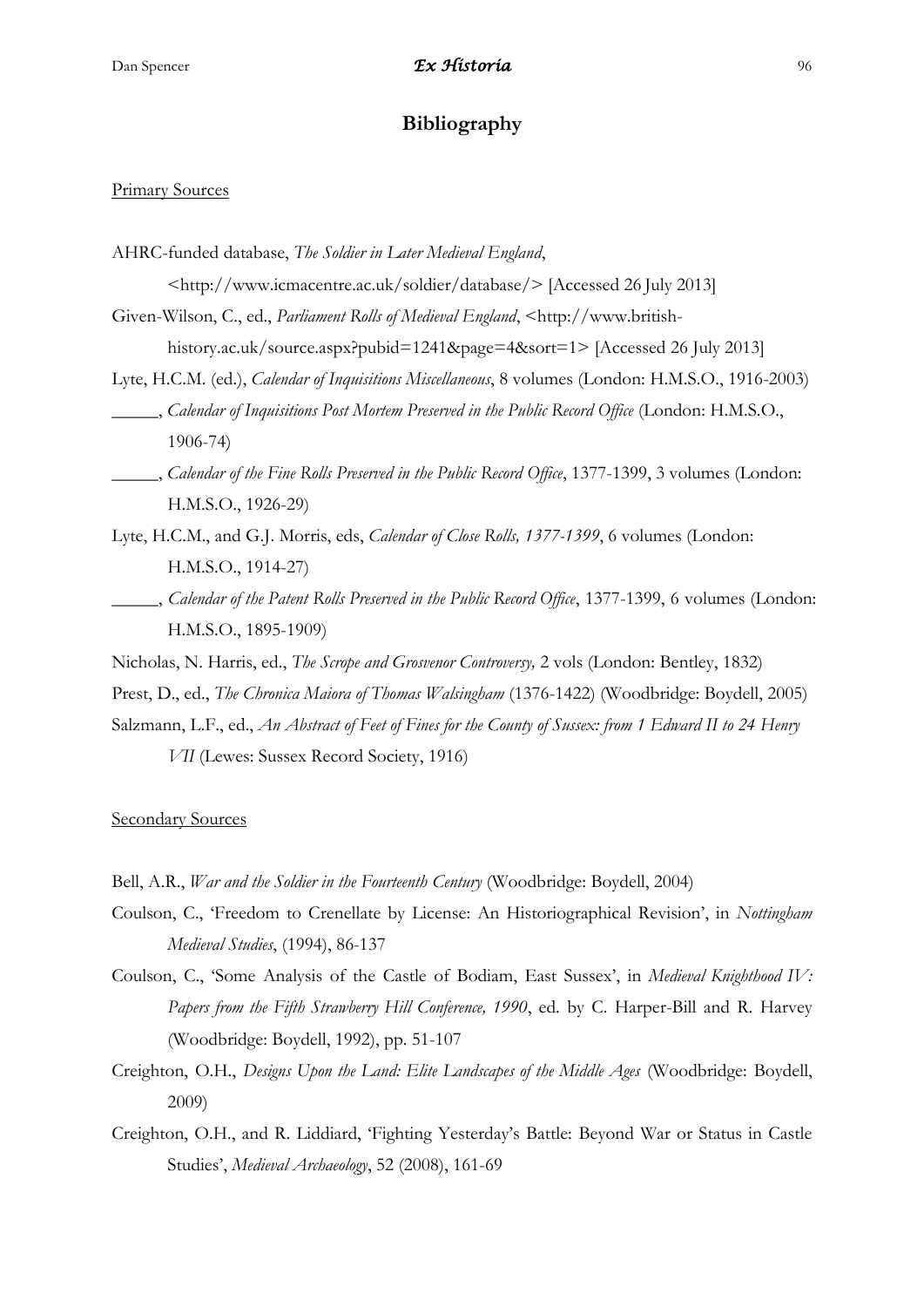Davis, P., 'English Licences to Crenellate: 1199-1567', *The Castle Studies Group*, 20 (2007), 226-45.

- Goodman, A., *The Loyal Conspiracy: The Lords Appellant under Richard II* (London: Routledge and Paul, 1971)
- Keen, M., *Chivalry* (London: Yale University Press, 1984)
- Kenyon, John R., 'Coastal Artillery Fortification in England in the Late Fourteenth and Early Fifteenth Centuries', in *Arms, Armies and Fortifications in the Hundred Years War*, ed. by Anne Curry and Michael Hughes (Woodbridge: Boydell, 1994), pp. 145-50
- Leland, J.L., 'Bealknap, Sir Robert (d. 1401)', in *Oxford Dictionary of National Biography*, <http://www.oxforddnb.com/view/article/1809> [Accessed 26 July 2013]
- Liddiard, R., *Castles in Context: Power, Symbolism and Landscape, 1066 to 1500* (Bollington: Windgather, 2005)
- Oman, C., *The Great Revolt of 1381* (Oxford: Clarendon, 1969)
- Ormrod, W.M., 'Edward III (1312-1377)', in *Oxford Dictionary of National Biography*, <http://www.oxforddnb.com/view/article/8519> [Accessed 26 July 2013]
- \_\_\_\_\_, 'Lionel, Duke of Clarence (1338–1368)', in *Oxford Dictionary of National Biography*, <http://www.oxforddnb.com/view/article/16750> [Accessed 26 July 2013]
- Pelham, R.A., 'Studies in the Historical Geography of Medieval Sussex', *Sussex Archaeological Collections*, 72 (1931), 157-84
- Platt, C., 'Revisionism in Castle Studies: A Caution', *Medieval Archaeology*, 51 (2007), 83-102
- Pugh, T.B, 'Despenser, Edward, First Lord Despenser (1336–1375)', in *Oxford Dictionary of National Biography*, <http://www.oxforddnb.com/view/article/7550> [Accessed 26 July 2013]
- Radulescu, R., and A. Truelove, eds, *Gentry Culture in Late Medieval England* (Manchester: Manchester University Press, 2005)
- Roskell, J.S., ed., *The House of Commons, 1386-1421*, 4 vols (Stroud: Sutton, 1992), II
- Saul, N., *Richard II* (London: Yale University Press, 1997)
- \_\_\_\_\_, *Scenes from Provincial Life: Knightly Families in Sussex 1280-1400* (Oxford: Clarendon, 1986)
- \_\_\_\_\_, 'The Rise of the Dallingridge Family', *Sussex Archaeological Collections*, 136 (1998), 123-32
- The Sussex Gentry and the Oath to Uphold the Acts of the Merciless Parliament', *Sussex Archaeological Collections*, 135 (1997), 221-39
- Sumption, J., *Divided Houses: The Hundred Years War III* (London: Oxford University Press, 2009)
- Thompson, A.H., *Military Architecture in England during the Middle ages* (Oxford: Oxford University Press, 1912)